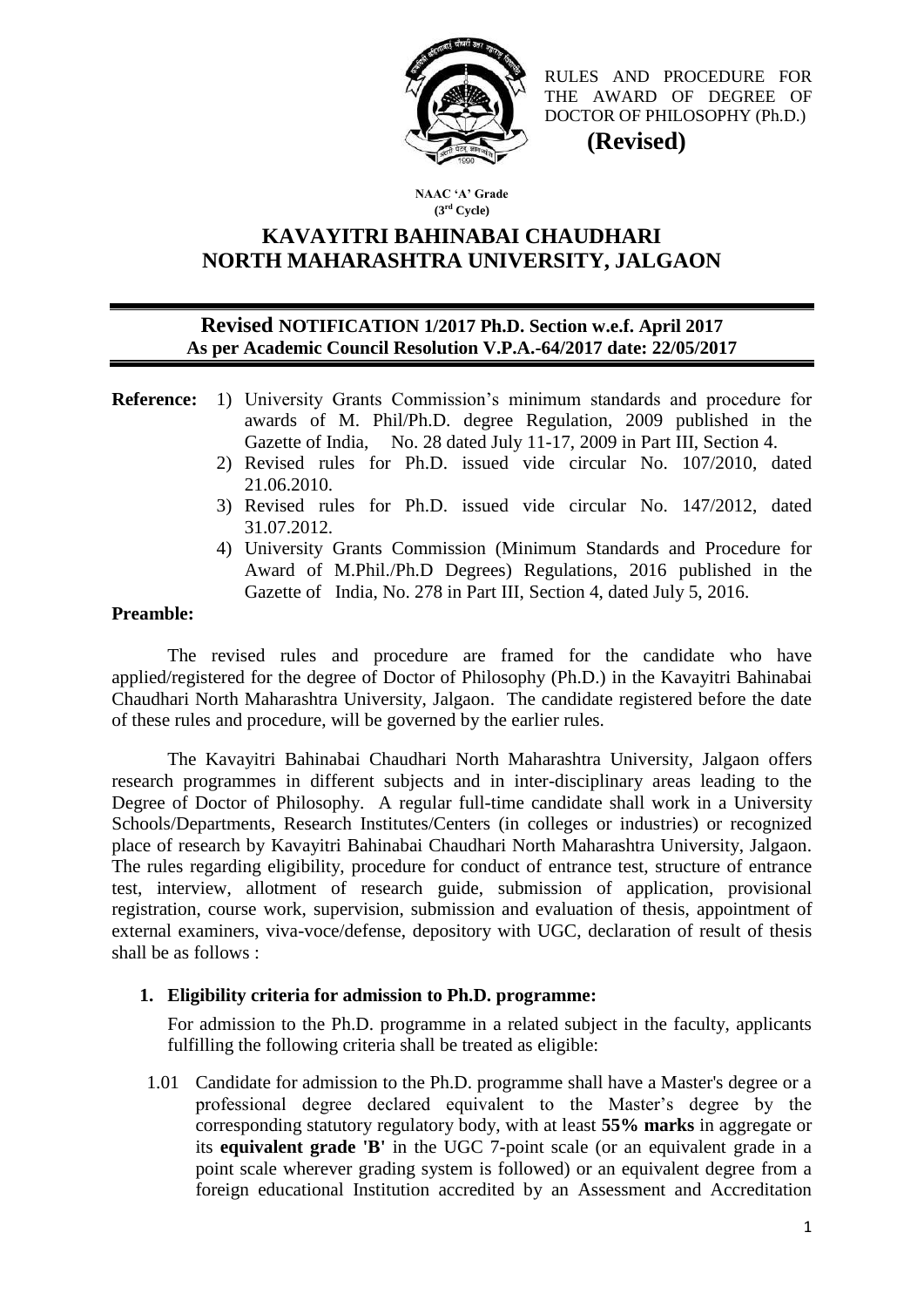Agency which is approved, recognized or authorized by an authority, established or incorporated under a law in its home country or any other statutory authority in that country for the purpose of assessing, accrediting or assuring quality and standards of educational institutions.

- 1.02 A relaxation of 5% of marks, from 55% to 50%, or an equivalent relaxation of grade, may be allowed for those belonging to SC/ST/NT/OBC (non-creamy layer)/differently-abled and other categories of candidate as per the decision of the Commission from time to time, or for those who had obtained their Master's degree prior to 19th September, 1991. The eligibility marks of 55% (or an equivalent grade in a point scale wherever grading system is followed) and the relaxation of 5% to the categories mentioned above are permissible based only on the qualifying marks without including the grace mark procedures.
- 1.03 Candidate who have cleared the M.Phil. Course work with at least 55% marks in aggregate or its equivalent grade 'B' in the UGC 7-point scale (or an equivalent grade in a point scale wherever grading system is followed) and successfully completing the M.Phil. Degree shall be eligible to proceed to do research work leading to the Ph. D. Degree in the North Maharashtra University. A relaxation of 5% of marks, from 55% to 50%, or an equivalent relaxation of grade, may be allowed for those belonging to SC/ST/NT/OBC (non-creamy layer)/differentlyabled and other categories of candidate as per the decision of the Commission from time to time.
- 1.04 An M.Phil./M.Tech./M.E./M.Pharm. student of North Maharashtra University whose M.Phil./M.Tech./M.E./M.Pharm. dissertation has been evaluated and the viva voce is pending may be admitted to the Ph.D. programme.
- 1.05 Candidate possessing a Degree considered equivalent to M.Phil. Degree of an Indian Institution, from a Foreign Educational Institution accredited by an Assessment and Accreditation Agency which is approved, recognized or authorized by an authority, established or incorporated under a law in its home country or any other statutory authority in that country for the purpose of assessing, accrediting or assuring quality and standards of educational institutions, shall be eligible for admission to Ph.D. programme.
- 1.06 Persons holding the rank of Asstt. Director/Scientist B or above and working in National Laboratories / Institutes / Government/Private Organizations nominated/sponsored by the respective employer, shall be eligible for admission to Ph.D. programme.

Above mentioned rules are also applicable to the foreign candidate who has obtained a Masters' Degree from the statutory Indian Universities.

- 1.07 Persons with exceptional abilities who have passed Graduate Degree Examination with **55 %** of marks and with 15 years' experience after graduation in related fields at the discretion of the Pro-Vice Chancellor.
- 1.08 Graduate Senior citizen of age 60 years and above in exceptional cases at the discretion of Pro-Vice Chancellor.
- 1.09 The members of the Institute of Chartered Accountant and / or Institute of Cost and Works Accountant and / or having qualification of Institute of Company Secretaries of India shall be considered eligible for registration for Ph.D. in any subject in the faculty of Commerce and Management provided that they possess a Bachelor's Degree of any statutory University.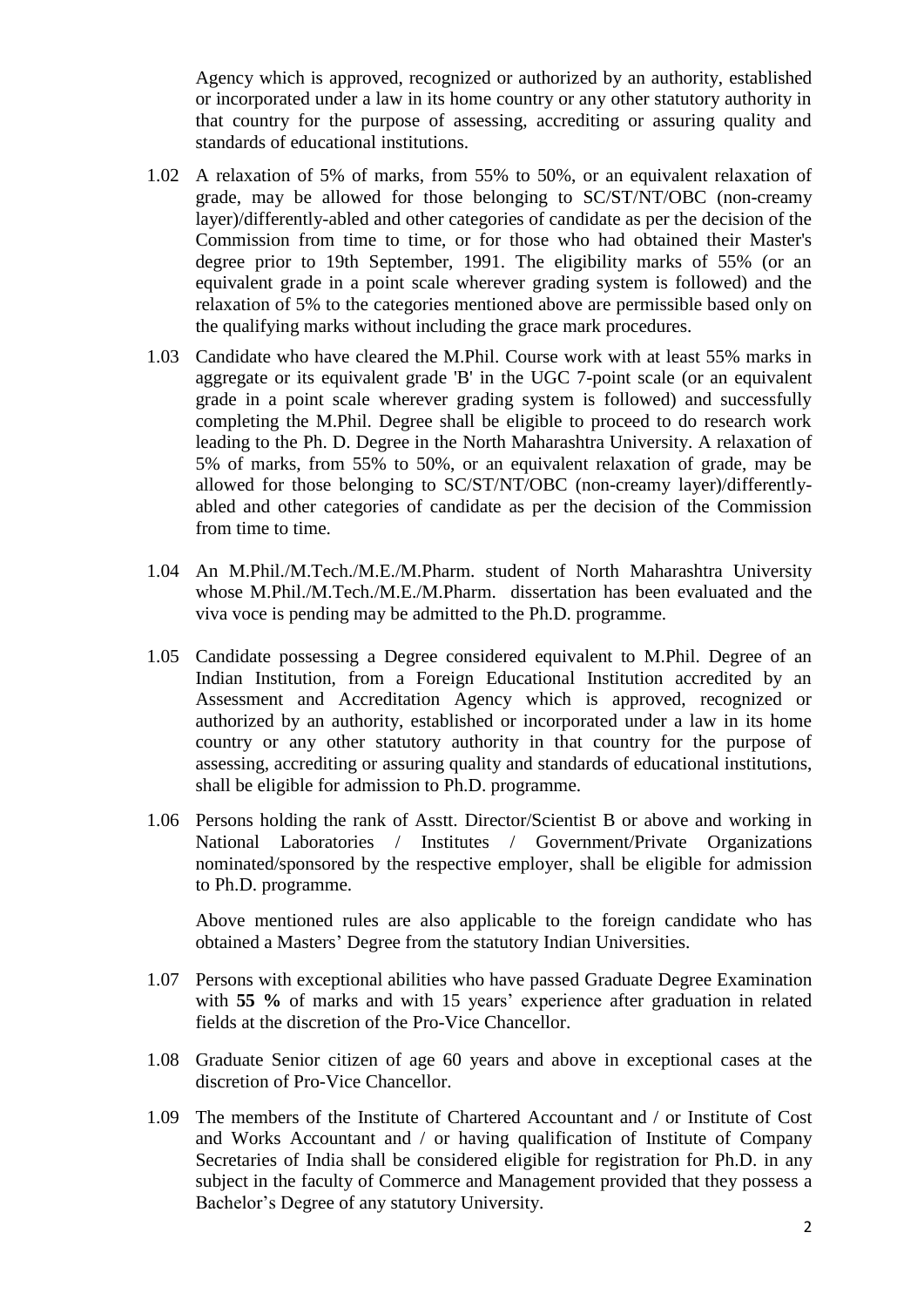- 1.10 Applications for research in inter-disciplinary areas satisfying rule 1.2 above and applicants belonging to a faculty or subject other than the faculty or subject in which the research is proposed and from international candidate (those who have not obtained the Master's degree from Indian Universities) shall be considered on the basis of the proven ability and aptitude of the researcher for such kind of research. The decisions in this regard shall be taken by the concerned Research and Recognition Committee (RRC)/ Interdisciplinary Research Board after presentation by the research student. In such cases, the guide should be from the subject in which the candidate has completed his/her Master's Degree and the Coguide from the allied subject. The guide and co-guide for one particular thesis cannot be from same subject.
- 1.11 Admission for Ph.D. degree to foreign candidate who has obtained Master's degree from Indian Universities or Foreign Universities with at least 55 % marks or equivalent CGPA shall be governed by International Students Cell of the University.
- 1.12 The candidate having passed Masters' degree (Partly by Paper Partly by Research) from Kavayitri Bahinabai Chaudhari North Maharashtra University, Jalgaon.

#### **2. Eligibility criteria for Research Guide, Co- Guide, Number of M.Phil./Ph.D. scholars permissible per Supervisor, etc.**

2.1 Any regular Professor of the North Maharashtra University/ affiliated colleges and Institutions with at least five research publications in refereed journals and any regular Associate/Assistant Professor of the North Maharashtra University/ affiliated colleges and Institutions with a Ph.D. degree and at least two research publications in refereed journals after completion of Ph. D. other than his/her Ph. D Work may be recognized as Research Guide. For application form refer the **Annexure- I**.

#### **If any Assistant Professor from affiliated college has applied for research guide, he/she should have minimum 3 years of post-Ph.D. teaching experience at the affiliated college or institution.**

Provided that in areas/disciplines where there is no or only a limited number of refereed journals, the Institution may relax the above condition for recognition of a person as Research Guide with reasons recorded in writing.

- 2.2 Only a full time regular teacher of the schools and affiliated colleges of North Maharashtra University can act as a Guide. The external guides are not allowed. However, Co-guide can be allowed in inter-disciplinary **areas** from other departments of the same institute or from other related institutions with the recommendation of the RRC **and the approval of Pro-Vice Chancellor**.
- 2.3 A Research Guide/Co-Guide who is a Professor, at any given point of time, cannot guide more than three (3) M.Phil. and eight (8) Ph.D. scholars. An Associate Professor as Research Guide can guide up to a maximum of two (2) M.Phil. and six (6) Ph.D. scholars and an Assistant Professor as Research Guide can guide up to a maximum of one (1) M.Phil. and four (4) Ph.D. scholars.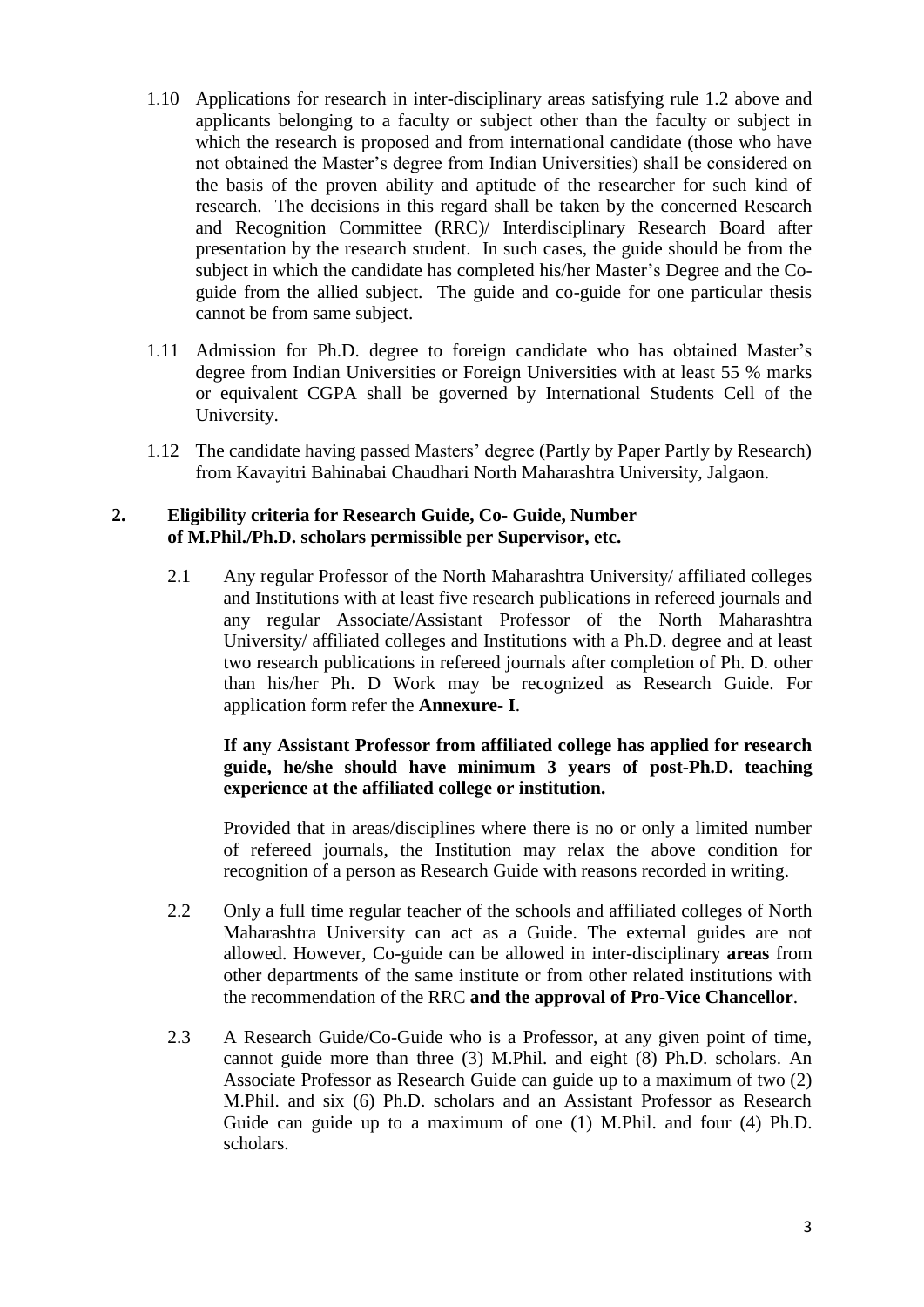#### **3. Duration:**

- 3.1 Ph.D. programme shall be for a minimum duration of three years from the date of registration, including course work and a maximum of six years.
- 3.2 Extension beyond the above limits up to a maximum period of 2 year can be given only if considerable work has been done by the candidate.
- 3.3 The women candidate and Person with Disability (more than 40% disability) may be allowed a relaxation of two years for Ph.D. in addition to the maximum duration. In addition, the women candidate may be provided Maternity Leave/Child Care Leave once in the entire duration of Ph.D. for up to 240 days.

#### **4. Admission:**

The admission for the Ph.D. degree shall be given in the University after undergoing the following procedures:

- 4.1.1 The candidate who are fulfilling the above criteria mentioned in (1) and qualified the Ph.D. Entrance Test (PET) devised and conducted by the Kavayitri Bahinabai Chaudhari North Maharashtra University, Jalgaon and those who are exempted under provision 4.1.2  $\&$  4.1.3 as below.
- 4.1.2 The candidate who have qualified GATE/GPAT and SET/NET/JRF examinations of the apex bodies such as CSIR /UGC /ICAR /ICMR /DST/DBT or awarded with International/National/State level Fellowships having willingness letter of Research Guide. Such students are exempted from PET and shall fill-up online Ph.D. admission application form and submit online generated application to the Ph.D. Section. The students will be given provisional admission to Ph.D. as per approval of the Pro-Vice Chancellor.
- 4.1.3 The Foreign and NRI students shall submit required documents including willingness letter of Research Guide to International Students Cell for verification and then to Ph.D. Section.

Once, the International Students Cell recommends admission of the student, he/she needs to fill up online Ph.D. admission application form and shall submit online generated application to the Ph.D. Section. The students will be given provisional admission to Ph.D. as per approval of the Pro-Vice Chancellor.

#### **5. Rules for conducting Online Ph.D. Entrance Test:**

An Entrance Test will be conducted in an online mode/process [at the center(s) assigned by the university]. The schedule will be displayed on University Website along with the Notification separately. The faculty wise and subject wise list of guide/s along with the seat/s vacancy will be displayed on university website before the conduct of the PET.

Online application for Ph.D. admission is compulsory for candidate willing to appear for PET as well as candidate claiming exemption from PET.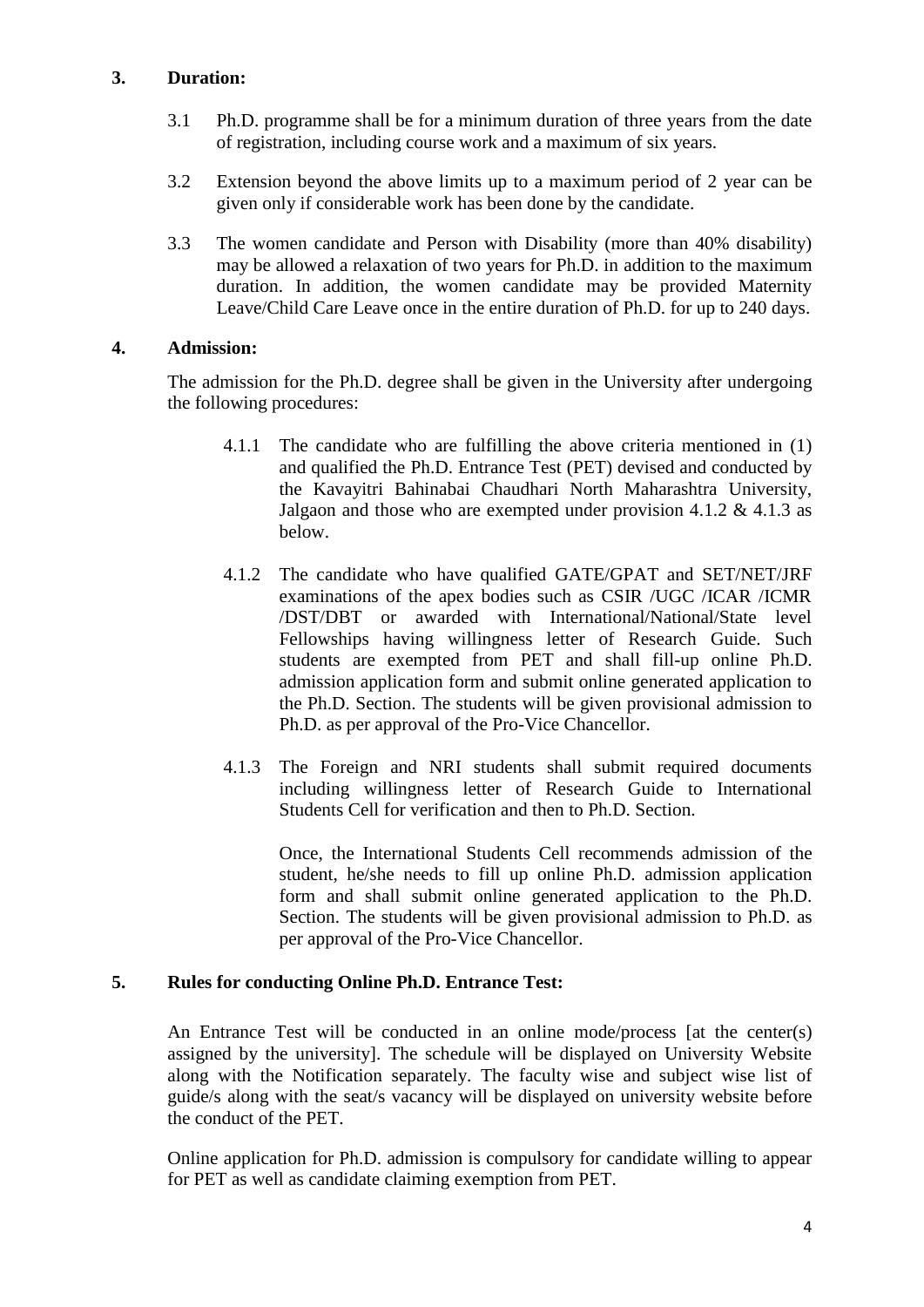#### **5.1 Structure of the Entrance Test:**

There will be two papers i.e. Paper-I and Paper – II for the Online Entrance Test. The syllabi of Paper-I and Paper-II for various subjects covered under different Boards and Faculties are available on University website.

#### **Paper – I: General Aptitude Test and Paper – II: Subject Specific Test.**

These papers will have 50 questions each with multiple choice: Paper-I covering logical reasoning, numerical ability, reasoning, language aptitude and Paper-II is subject specific. Each correct answer carries 2 marks. There will be no negative marking system. Time duration for each paper is 60 minutes and will be conducted in online mode.

The Paper-II of Online Entrance Test will be displayed on the computer, **only** for the candidate who qualifies the Paper-I.

Candidate who scores 50 % marks and above (45 % marks and above, in case of reserved category candidate) in both the papers will be declared as PET Qualified.

#### **5.2 Exemption from Entrance Test:**

**The candidates awarded Ph.D. as per 2009 regulations, if wants to apply for PET, shall follow all the procedures for admission to new Ph.D.**

The candidate fulfilling one of the following conditions will be exempted from Ph.D. Entrance Test.

- 5.2.1 Candidate who has qualified GATE/GPAT and SET/NET/JRF examinations of the government affiliated bodies such as CSIR/UGC/ ICAR/ICMR/DST/DBT or awarded with International/National/ State level Fellowships.
- 5.2.2 Person nominated/sponsored, with exceptional abilities and Senior Citizen as mentioned in 1.6, 1.7 and 1.8 on the recommendation of concerned RRC and approval of Pro-Vice Chancellor.
- 5.2.3 A) Approved (unconditional) Teacher/Librarian/Physical Director working in the affiliated college/recognized institute of Kavayitri Bahinabai Chaudhari North Maharashtra University, Jalgaon having at least 5 years' experience at U.G. /P.G. level.

B) Approved (unconditional) Teacher with M. Phil. degree working in the affiliated college and institute of Kavayitri Bahinabai Chaudhari North Maharashtra University, Jalgaon and student having M.Phil. degree of Kavayitri Bahinabai Chaudhari North Maharashtra University, Jalgaon.

- 5.2.4 Foreign and NRI student after recommendation of International Students Cell.
- 5.2.5 Chartered Accountant and / or I.C.W.A. and / or Company Secretary who possesses a Post Graduate Degree of any statutory University.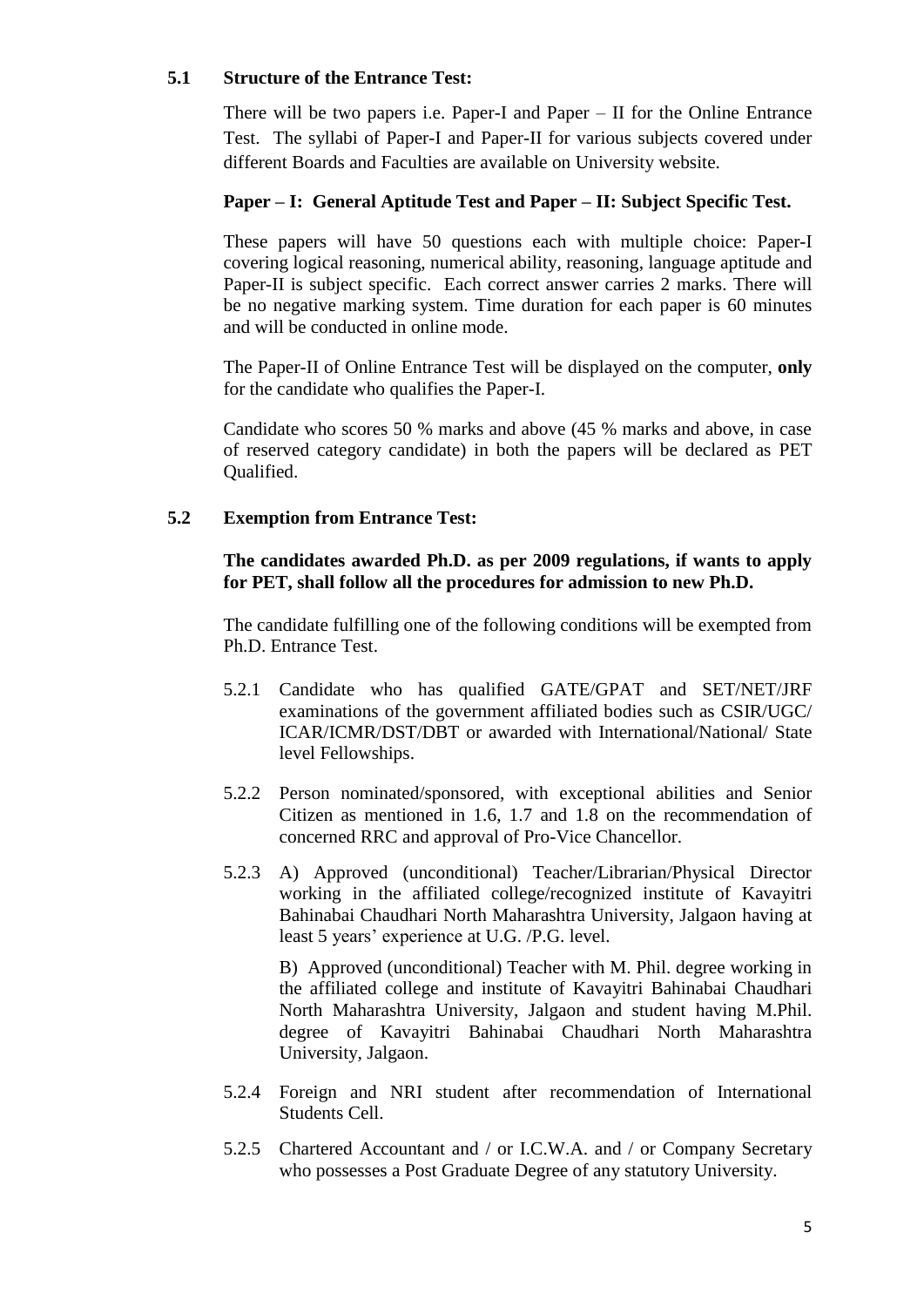5.2.6 Non-teaching staff of the Kavayitri Bahinabai Chaudhari North Maharashtra University, Jalgaon and the affiliated colleges, who have secured Post-Graduate degree and having 10 years of experience and with the approval of Pro-Vice Chancellor.

#### **5.3 Declaration of list of eligible candidate:**

The subject wise lists of eligible candidate and exempted candidate will be displayed on university website after scrutiny of received applications for PET and exemption.

#### **5.4 Schedule of Entrance Examination:**

Entrance Test for Ph. D. programme will be conducted once in every year. The detail schedule of PET will be published well in advance along with subject-wise syllabi on the University website (www.nmu.ac.in).

#### **5.5 Conduct of PET and Declaration of result:**

The candidate eligible for PET will be communicated by SMS to download their hall ticket from their individual login.

As per the date, time and venue mentioned on hall ticket, the candidate has to appear for PET.

The list of PET qualified candidate will be published on the University Website.

The score of Paper  $- I$  will be valid for next two consecutive attempts from the date of declaration of result to appear for Paper-II and the score of PET will be valid for next three consecutive years.

#### **6.0 Guide allotment:**

The guides for PET qualified and exempted candidate will be allotted by the University as per vacancy of guides. The PET qualified students are eligible for guide allocation for **three** consecutive years.

The Faculty-wise and Subject-wise Guide Allotment Interview schedule will be displayed on University Website along with the Notification.

#### **6.1 Allocation of Research Guide:**

6.1.1 The allocation of Research Guide will be done by the constituted committee consisting of –

| (i)   | Dean of the concerned faculty                         | - Chairman |
|-------|-------------------------------------------------------|------------|
| (i)   | Pro-Vice Chancellor's nominee in the relevant subject | - Member   |
| (iii) | Director of the concerned School                      | - Member   |
| (iv)  | Chairman, Board of Studies in the concerned Subject   | - Member   |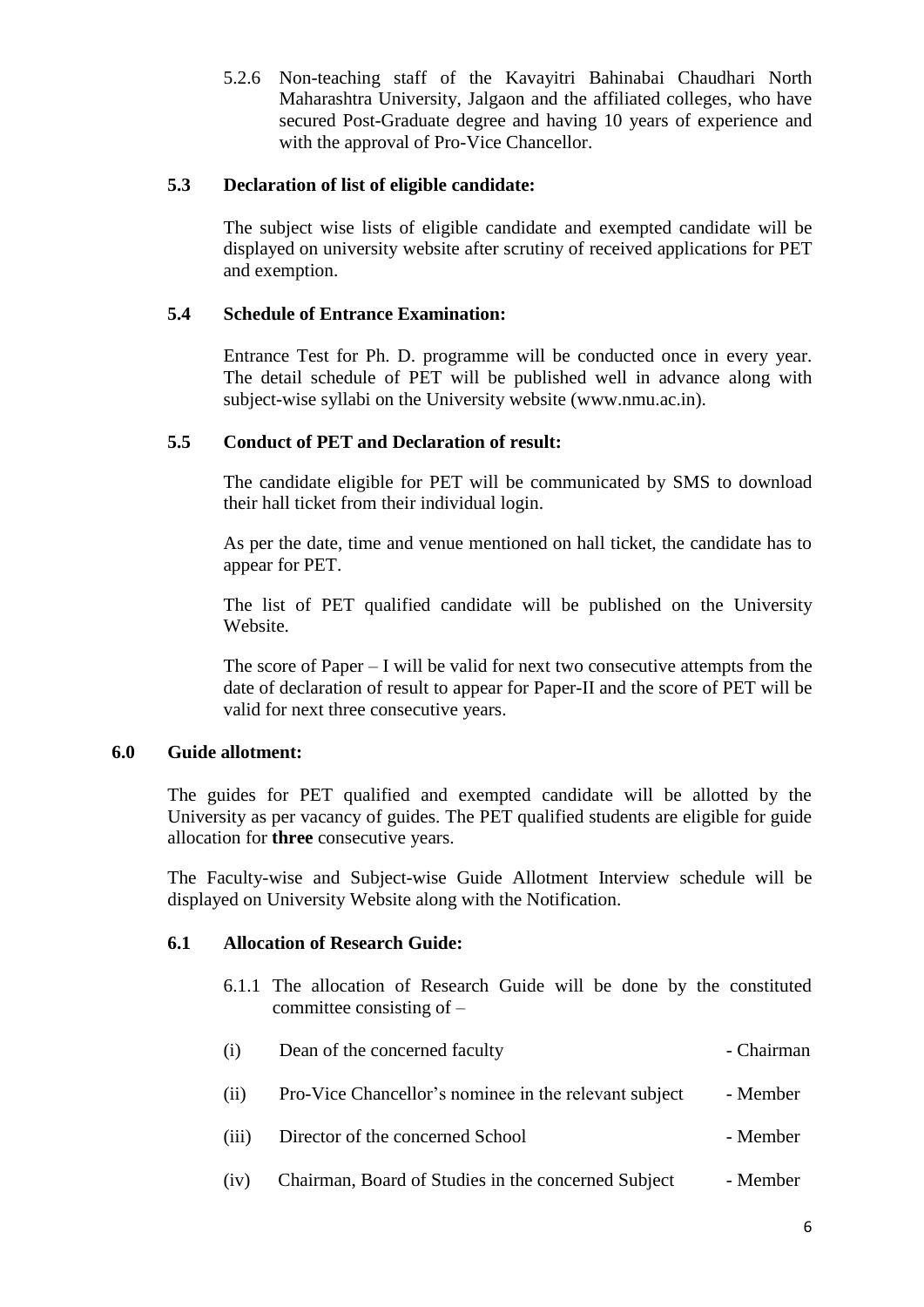In case of non-availability of University School/Department in the concerned subject at the University campus, one expert from respective subject will be nominated as a Member by Pro-Vice Chancellor.

- 6.1.2 The committee constituted as above shall allocate Research Guide/Coguide (if applicable) to the candidate on the basis of interview in a formal manner for which the willingness of the guide / co-guide is essential.
- 6.1.3 Reservation Policy of State of Maharashtra shall be strictly followed for Ph.D. admission. However, the candidate from other than Maharashtra State Universities will be considered as open category.
- 6.1.4 The candidate who has applied under reservation category should bring his / her Domicile Certificate along with Caste Certificate and Noncreamy Layer Certificate, wherever applicable issued by Competent Authority.
- 6.1.5 Student working at National Laboratory/Institute may be permitted for registration with a Co-guide from same research place.

#### **7.0 Provisional Registration:**

The candidate who has been allotted Guide/Co-guide will be given provisional admission to the Ph.D. course and such letter will be issued to his/her individual login.

#### **8.0 Supervision:**

- (a) A Research Guide/Co-Guide who is a Professor, at any given point of time, cannot guide more than three (3) M.Phil. and Eight (8) Ph.D. scholars. An Associate Professor as Research Guide can guide up to a maximum of two (2) M.Phil. and six (6) Ph.D. scholars and an Assistant Professor as Research Guide can guide up to a maximum of one (1) M.Phil. and four (4) Ph.D. scholars.
- (b) In case, the guide of the candidate leaves the University/College/ Institute or retires from service but continues to be the research guide of the university, the registered candidate who has completed two years, will be allowed to complete his/her work under the same guide.
- (c) Change of Guide: Normally a candidate shall be required to complete his/her doctoral research under the supervision of the guide recommended by the guide allocation committee for admission. However, the RRC may allow change of guide on the production of a 'No Objection Certificate' from the first guide and the acceptance letter (willingness letter) from the new guide. In case of such change, the candidate shall work, for a minimum period of one calendar year under the new guide before he/she submits the thesis.
- (d) In case of a dispute between a candidate and his guide, the RRC / Committee consisting of the following, shall examine the matter and then report to the Ph.D. Section of the University.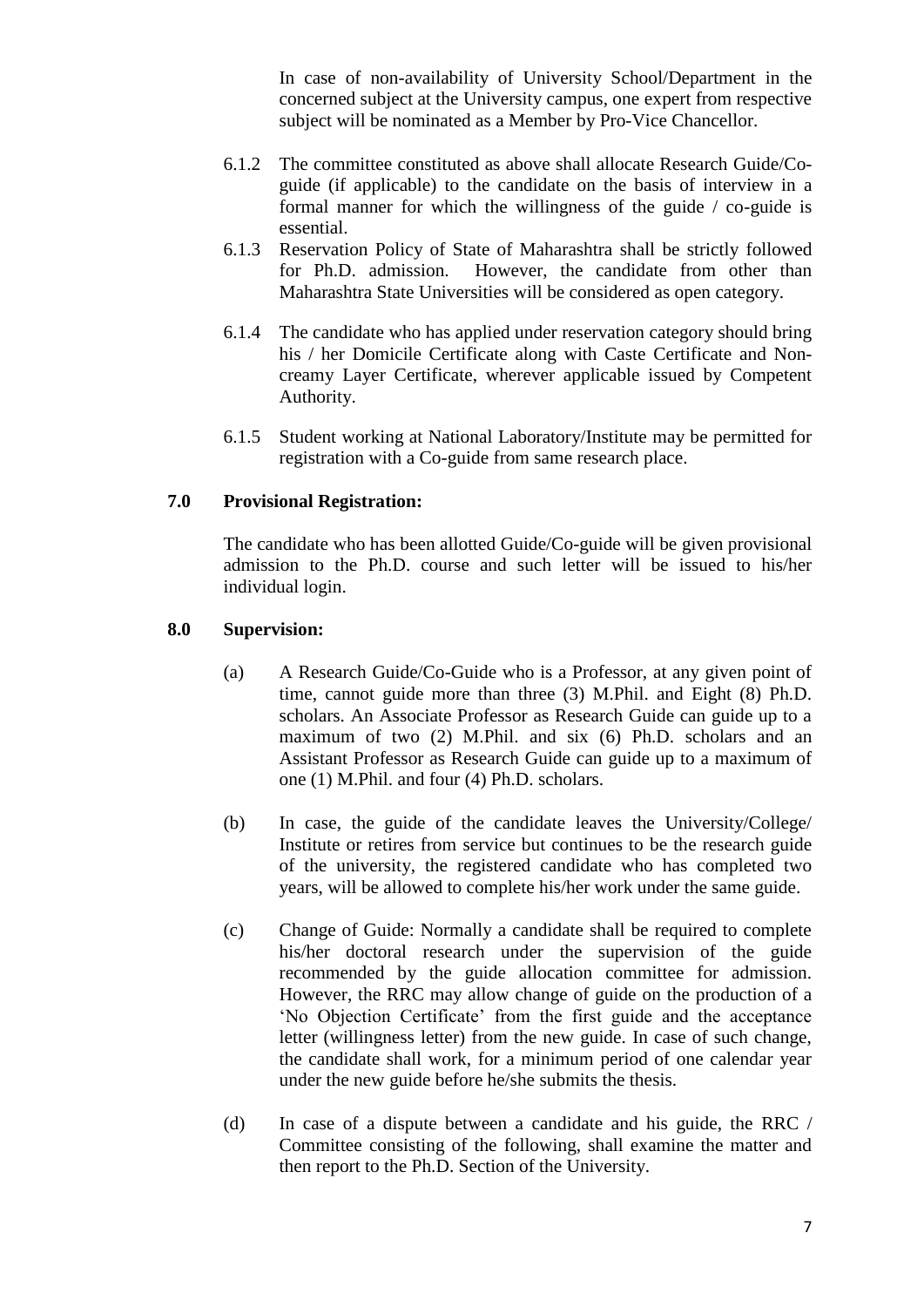| $\mathbf{i}$ | Dean of the concerned faculty. | Chairman |
|--------------|--------------------------------|----------|
|--------------|--------------------------------|----------|

- ii) Chairman of BOS of concerned subject. Member
- iii) One member of the concerned RRC. Member

The report shall include all observations meticulously and make specific recommendations on the basis of observations for the acceptance of the **Pro-Vice Chancellor**.

If the matter is not resolved by the committee, the candidate may appeal to the Pro-Vice Chancellor.

#### (e) **Research Advisory Committee (RAC):**

The constitution of the RAC committee is as below:

| 1. Director of the School Head of the<br>Department or Principal/Professor of the<br>concerned College | Chairperson |
|--------------------------------------------------------------------------------------------------------|-------------|
| 2. Two approved research supervisors in the<br>concerned subject                                       | Member      |
| 3. Research Supervisor/Guide & Co-guide                                                                | - Convener  |

This Committee shall have the following responsibilities:

- i) To review the research proposal and finalize the topic of research.
- ii) To guide the research scholar to develop the study design and methodology of research.
- iii) To review periodically and assist in the progress of the research work of the research scholar.

#### **iv) The recognized research centres should establish RAC and shall conduct meetings in third week of every month.**

- v) A research scholar shall appear before the RAC once in six months to make a presentation of the progress of his/her work for valuation and further guidance. The recommendations of six monthly progress reports shall be submitted by the RAC to the Institution/ College and research scholar shall submit the scanned copy of the progress report through login within one month from the due date, otherwise entitled to pay the prescribed late fee.
- vi) In case the progress of the research scholar is unsatisfactory, the RAC shall record the reason/s for the same and suggest corrective measures. If the research scholar fails to implement these corrective measures, the RAC may recommend to the Institution/College and Ph.D. Section of the University with specific reason/s for cancellation of the registration of the research scholar.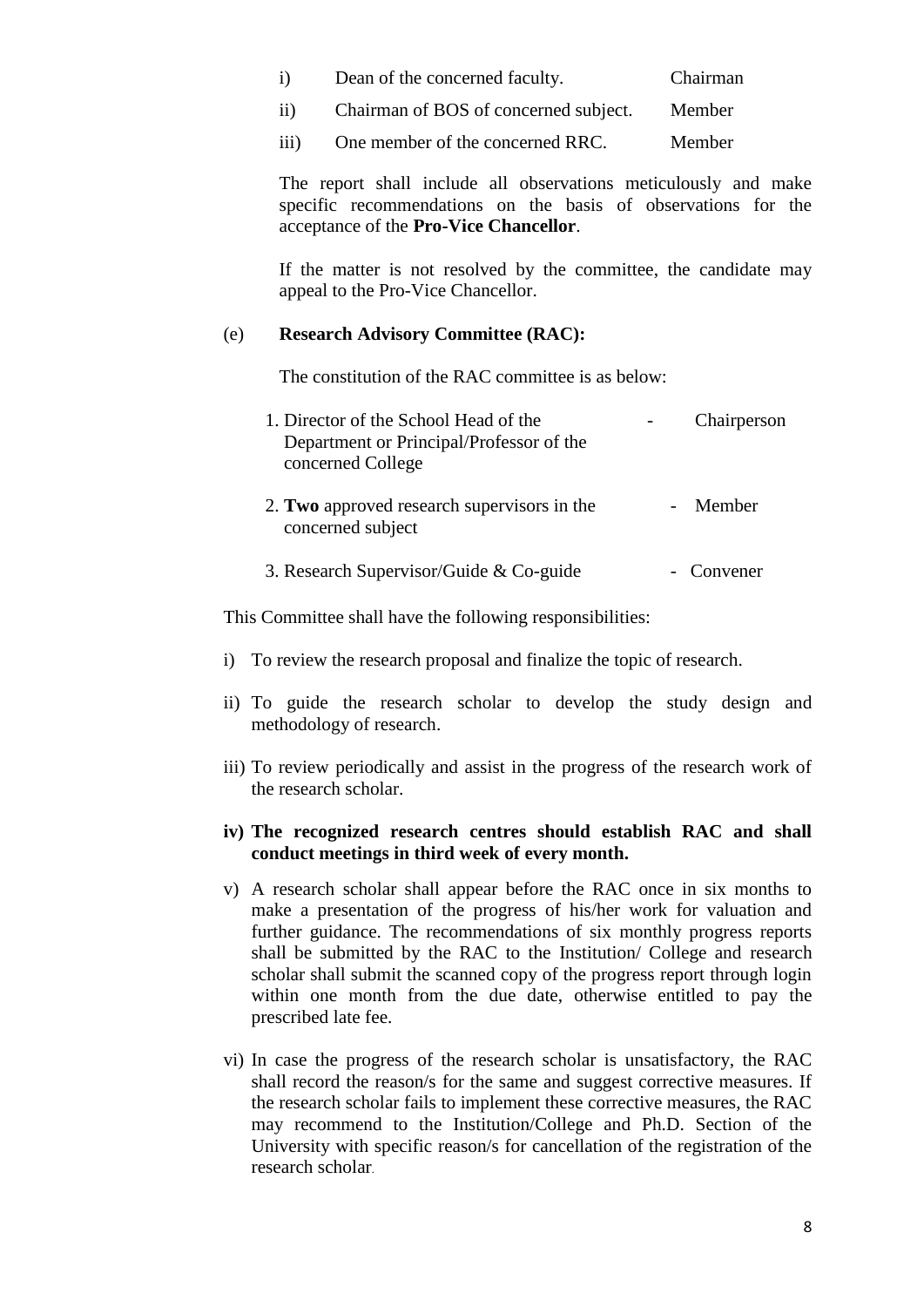vii)If a candidate fails to submit three reports consecutively, his/her registration shall liable to be cancelled. Online auto-generated letter will be issued to the login of candidate and guide and also SMS alert will be sent. However, candidate will be allowed to continue his/her research only on the recommendation of RAC, Dean of the faculty and Ph.D. section of university after the approval of the Pro-Vice Chancellor, if he/she applied for continuation within one month from the date of letter.

#### **viii) Research Guide shall endorse his/her remark within 48 hours after online submission of six monthly progress report by the candidate.**

#### **9.0 Pre-Ph.D. Theory Course:**

9.1.1 The Pre-Ph.D. Theory Course Work is compulsory to each provisionally registered student and the duration is of one semester. The candidate eligible for Pre-Ph.D. Course Work examination is required to qualify the Papers PP-01, PP-02, and PP-03 successfully. The course work is of 12 credits and the bifurcation of credits is as mentioned below,

| Course No. | <b>Contents</b>             | <b>Credits</b> |
|------------|-----------------------------|----------------|
| $PP-01$    | <b>Research Methodology</b> |                |
| $PP-02$    | Subject specific course     |                |
| $PP-03$    | Research area-based course  |                |

- 9.1.2 The programme, pattern and syllabus of Pre-Ph.D. Theory Course work will be declared from time to time on the University website.
- 9.1.3 The syllabus of the PP-01 Research Methodology covers areas such as quantitative methods, computer applications, research ethics and review of published research in the relevant field, training, field work, etc. for following faculties,
	- $\triangleright$  Faculty of Science & Technology
	- $\triangleright$  Faculty of Commerce & Management
	- $\triangleright$  Faculty of Humanities
	- $\triangleright$  Faculty of Inter-disciplinary Studies

The Examination of Pre-Ph.D. Theory Course Work No. PP-01 will be conducted by the University at the centers notified from time to time.

Exemption for PP-01 shall be granted to only that candidate who has passed in Research Methodology course in M. Tech / M.Phil. Degree; **and the candidates awarded Ph.D. degree as per UGC 2009 regulations**; however, he / she has to apply for the same.

9.1.4 The university prescribed syllabi for PP-02 is available on website and the research guide shall counsel the student for study of this paper. The research guide shall submit the Completion Certificate through Research Advisory Committee (RAC) of the research Centre to the Ph.D. section of university. Refer the Annexure- II.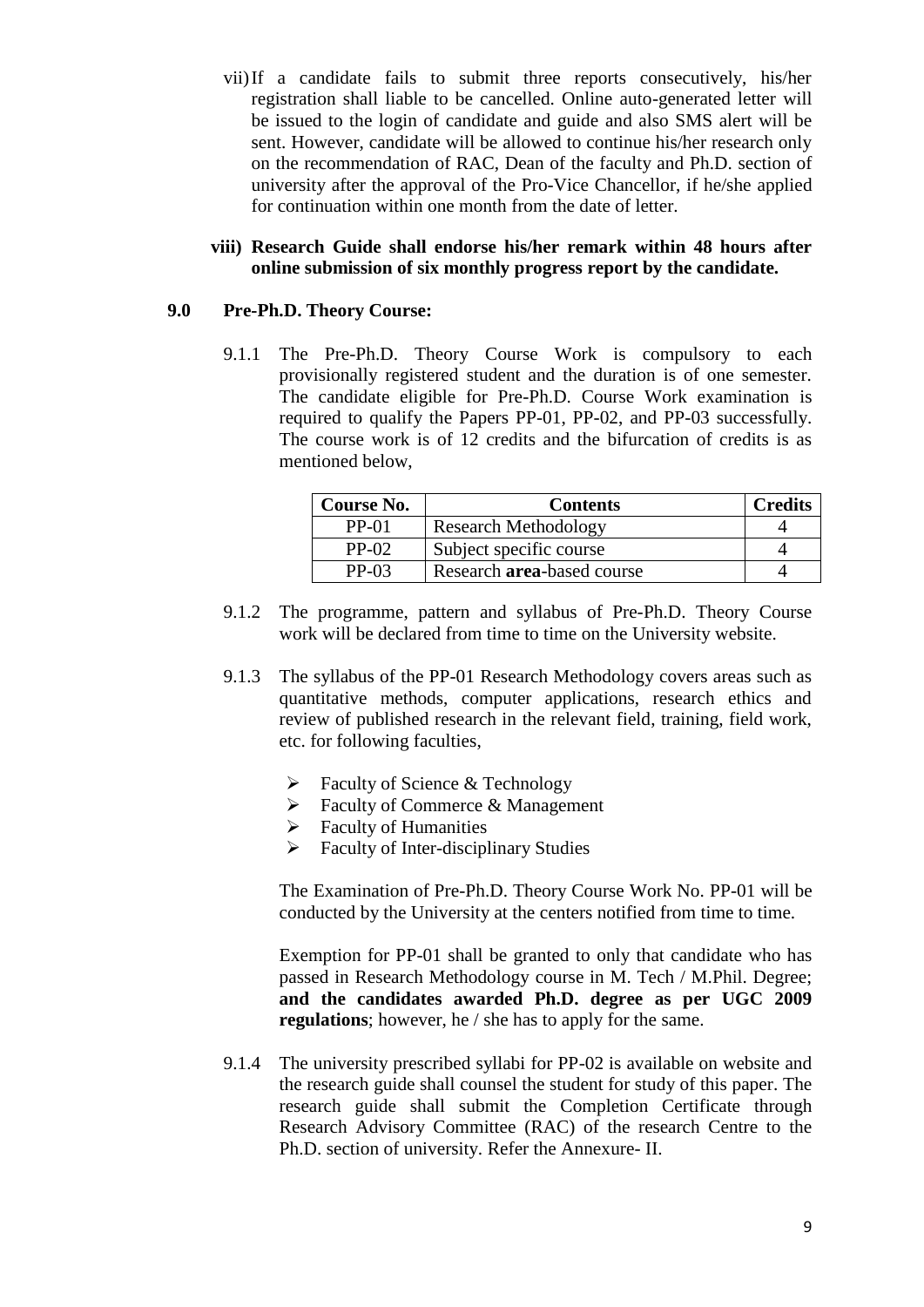- 9.1.5The Research Guide should conduct theory course PP-03 and submit the marks obtained by the student to Ph.D. Section.
- 9.1.6 For Visually Handicapped (VH) candidate thirty minutes extra time shall be provided separately for PP-01 and PP-02. They will also be allowed the services of assistant to scribe who would be a graduate in a subject other than that of the candidate. Those Physically Handicapped (PH) candidate who are not in a position to write in their own handwriting can also avail these services by making prior request (at least one week before the date of theory examination) in writing to the Ph.D. section of the university. Extra time and facility of scribe would not be provided to other Physically Handicapped candidate.
- 9.1.7 There will be two objective type papers PP-01 and PP-02, which will be conducted in one session by the university. There will be no negative marking for these papers.
- 9.1.8 The Research Guide will conduct/supervise the Course PP-03. The marks of this course will be submitted to Ph.D. section of university through Director/Principal of the concerned School/Department/Colleges. The details for conducting of Theory Course PP-03 are as below:
	- a) The Research area based course (PP-03) is based on related research area for its examination for which the guide should ask the student to prepare and deliver TWO seminars of one hour duration each using LCD and submit the reports. The candidate will have to write Review article on his own research area. The weightage for each seminar will be of 40 marks and 20 marks for review article.
	- b) The guide will have to submit CD of Seminar Report and review article along with marks statement (Refer Annexure- III) to Ph.D. section of university through the Director of the School/ Principal of the College in or before one month, after completing six months from the date of registration.

The evaluation of the seminar components should be based on following four heads:-

| Sr. | Heads                                        | <b>Marks</b> | Evaluating |
|-----|----------------------------------------------|--------------|------------|
| No. |                                              |              | Authority  |
|     | Performance of the student in the collection | 10           |            |
|     | of reference materials for seminar           |              |            |
| 2.  | Content of the seminar                       | 10           | Concerned  |
| 3.  | Performance in presentation                  | 10           | Guide      |
|     | Viva-voce                                    | 10           |            |
|     | Total marks                                  | 40           |            |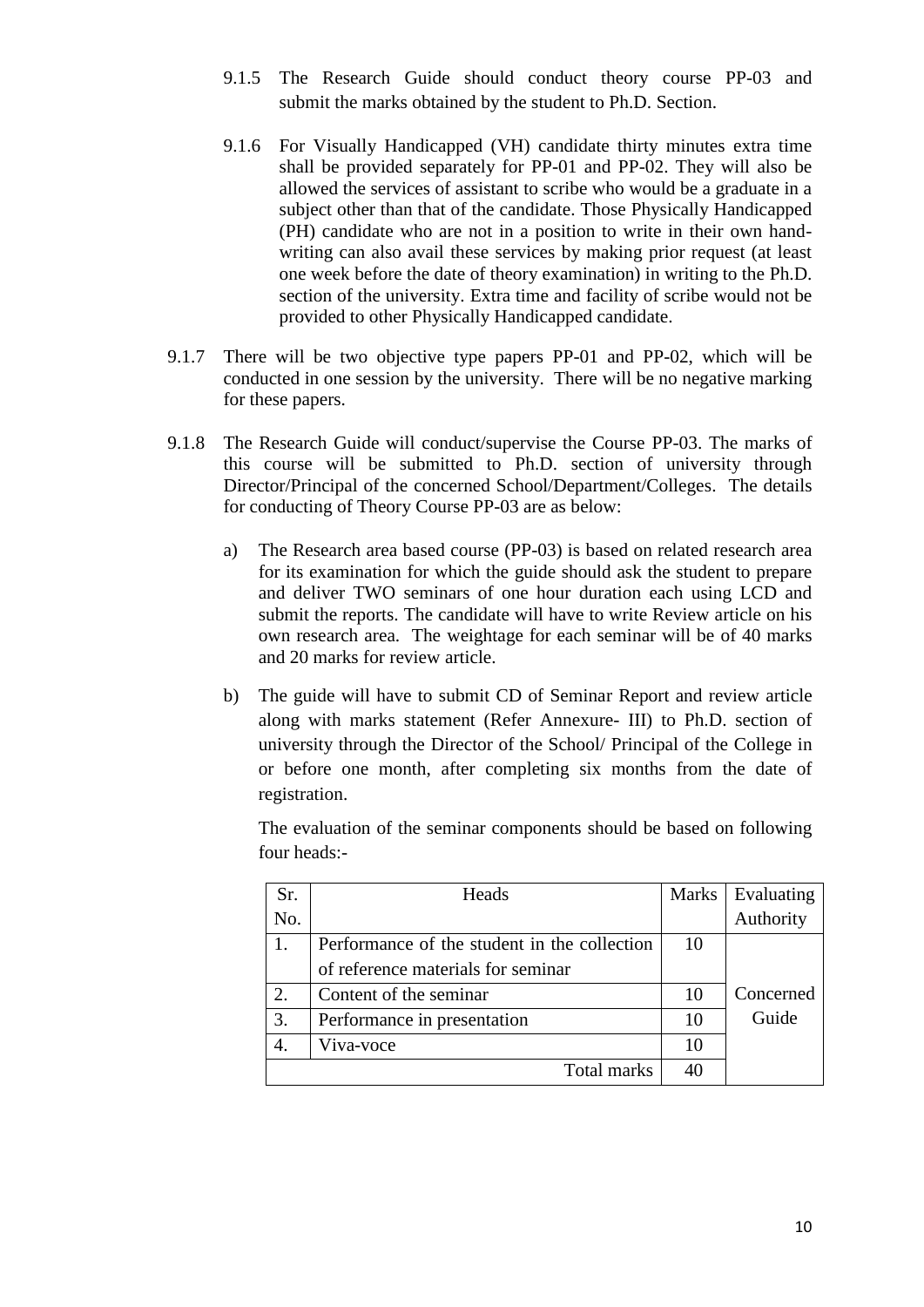### **Standard of passing:**

A Ph.D. scholar has to obtain a minimum of 55% of marks or its equivalent grade in the UGC 7-point scale (or an equivalent grade/CGPA in a point scale wherever grading system is followed) in the course work (Subjects PP-01, PP-02 and PP-03) in order to be eligible to continue in the programme and submit the dissertation/thesis. A relaxation of 5% of marks, from 55% to 50%, or an equivalent relaxation of grade, may be allowed for those belonging to SC/ST/NT/OBC (non-creamy layer)/differently-abled and other categories of candidate as per the decision of the Commission from time to time.

#### **9.1.9 Grades for Pre-Ph.D. theory course work**

Marks for each Pre-Ph.D. theory course work would be converted into grades as per 7 point scale. The candidate having grade below B (CGPA) shall have to obtain minimum B grade within next two consecutive attempts.

| Marks obtained | Grade | Qualification |
|----------------|-------|---------------|
| 75-100         | 0     | Outstanding   |
| 65-74          | А     | Very Good     |
| 55-64          | В     | Good          |
| 50-54          | C     | Average+      |
| 45-49          | D     | Average       |
| 40-44          | E     | Pass          |
| $00-39$        |       | Fail          |

Grade will be awarded as per the seven point grading scale.

### **9.1.10 Confirmation of Admission:**

- i) The admission of the candidate for the Ph.D. degree shall be considered as confirmed only after successful completion of the Pre-Ph.D. theory course work, followed by presentation of Outline (Research Proposal) before RRC.
- ii) The applicant shall be required to make a brief presentation before the concerned RRC. The date of meeting of the committee for the presentation shall be communicated at least 15 days in advance by circular on university website/SMS/letter/fax/e-mail to the applicants.
- iii) The committee will prepare a report on the basis of presentation. In case of any suggestions given by the committee for improvement in the topic of research, the candidate shall make changes in consultation with the guide accordingly in the research proposal (research outline) within one month from the date of presentation **and in such case date of title approval shall be the date of RRC**. On the recommendation of the Head of the concerned University Department, the Chairman (BOS) in the concerned subject and Dean of concerned faculty **is mandatory,** the revised research outline will be approved.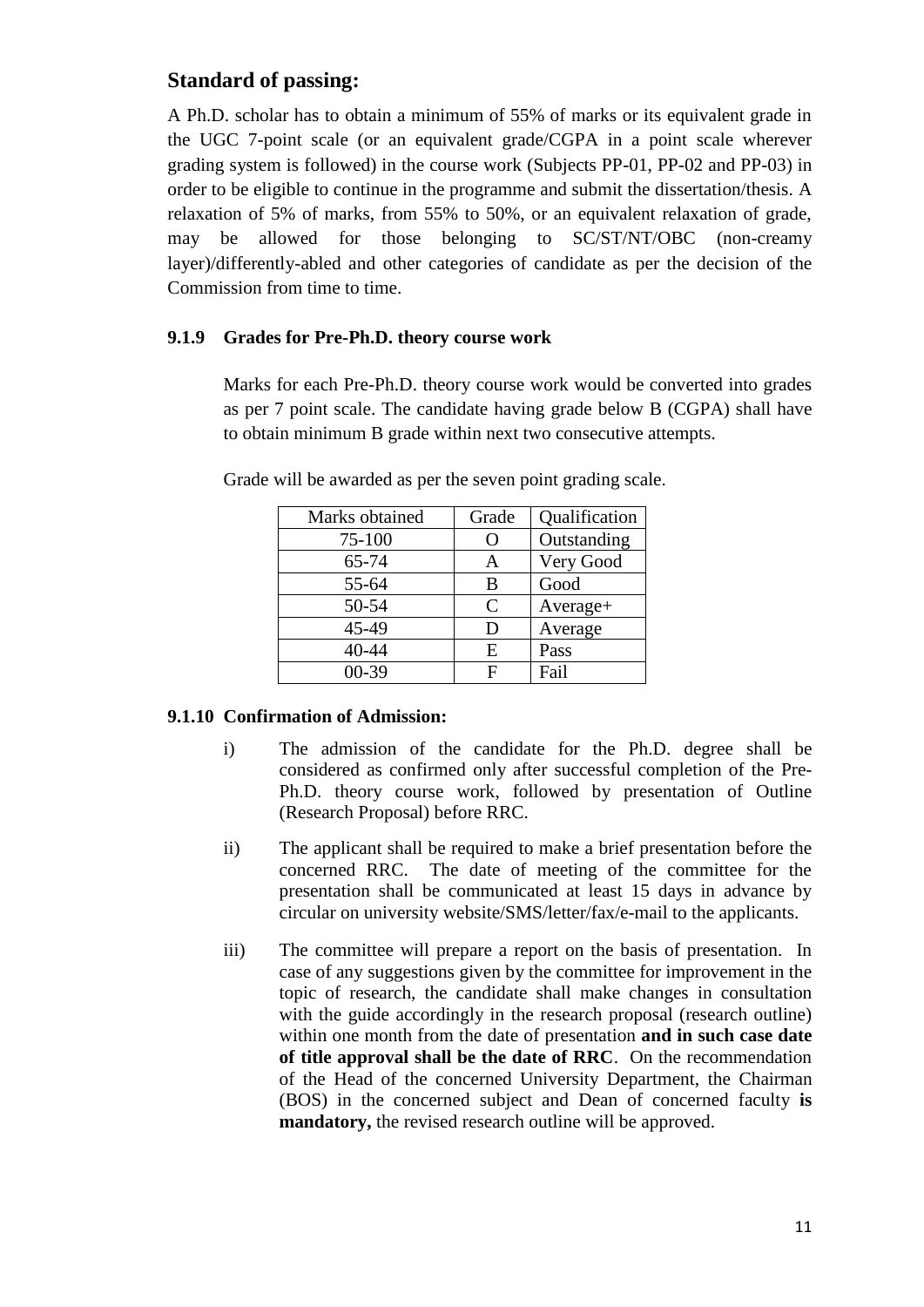- iv) The date of registration will be considered from the date of allotment of the guide and the date of presentation before RRC will be considered as date of approval of research title.
- v) After receipt of registration letter, the candidate has to apply for eligibility within **one month** from the date of issue of the said letter. For eligibility form, refer the Annexure - IV.
- vi) The candidate registered provisionally, whose research title has been approved by the RRC, shall submit progress report through RAC, after every six month (within lien period of 01 month) from the date of approval of research title. For the format of progress report, refer the Annexure- V.
- 9.1.11 As per the provision in the Ordinance No. 116, no candidate shall be allowed to register simultaneously for regular Ph.D. and for any other regular degree course in the same or different University.

#### **10. Additional Ph.D. degree:**

- i) A candidate seeking admission for the additional Ph.D. degree within the same subject, need not to appear for the Entrance Test and Pre-Ph.D. theory course work.
- ii) A candidate seeking admission for the additional Ph. D. degree other than the subject in which the candidate has been previously awarded, the candidate shall have to appear for the Entrance Test and Pre-Ph.D. theory course work in the subject for which the candidate wishes to register for Ph.D. degree.

#### **11. Validity of registration and extension:**

The date of provisional admission shall be the date of registration which shall be valid for 6 years. Extension up to a maximum period of 2 year can be given only if considerable work has been done by the candidate. The concerned candidate must submit the application to Ph.D. section of university for extension through his guide and the Head of the place of research at least 2 months before the expiry of the registration period. On the basis of the recommendation of Dean of the concerned faculty, Pro-Vice Chancellor may grant the extension. If, extension granted, candidate has to pay the fees prescribed by the university. After completion of this period, the registration of the candidate automatically stands cancelled.

The candidate who submits the synopsis of the Ph.D. thesis on or before the date of completion of six years and also in position to submit draft thesis within three months and shall submit the final thesis within six months from the date of submission of synopsis, need not apply for extension. However, the candidate has to pay the retention money (yearly fees), otherwise he/she is entitled for the late fee as prescribed by the university [Please refer 15 c (ix)].

#### **12. Fee structure and late fee for the delay:**

The fee structure and late fee, during the process for Ph.D. degree will be as prescribed by the University authorities from time to time.

The prescribed fees after provisional and confirmed registration shall be paid within the due date as mentioned in the issued letter, otherwise candidate shall be entitled to pay the late fee.

Any fees/late fee paid for the admission will not be refunded.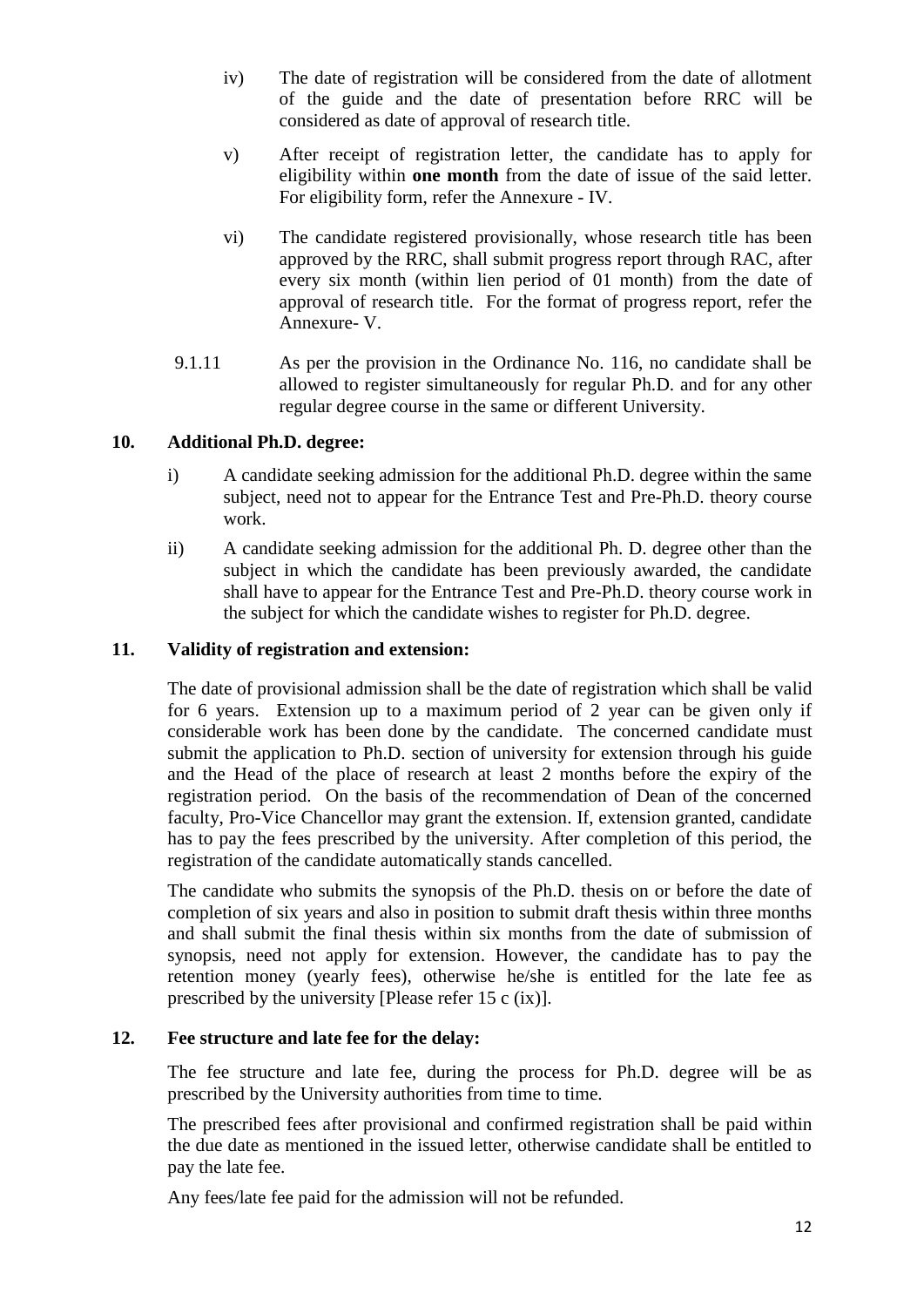#### **13. Change in the title of topic of research:**

- a) Modification of the title will be allowed with the consent of the guide and approval by the Dean of the concerned faculty.
- b) If the change in the title of the topic of research involves an altogether different topic from what he/she was registered, the candidate shall not be allowed to submit his/her thesis unless he/she works for a period of two years i.e. for the minimum period prescribed for Ph.D. study from the date of approval of the new topic by RRC.
- c) If the title of thesis does not match with the approved title of research topic by RRC, then the candidate shall have to submit his/her application to the Ph.D. section of university. duly recommended by research guide for the approval of the Pro-Vice Chancellor.

#### **14. Place of work:**

- (i) Normally a candidate has to work at the place recognized by the university.
- (ii) In case, the candidate works at some other place than the guide's place, the candidate shall be required to work at least for 180 days (for the subjects related with experimental work) at the place of guide during the tenure of Ph.D.
- (iii) A candidate may be permitted to work for the Ph.D. degree in an institution outside the jurisdiction of this University; if it is recognized by North Maharashtra University as a research center, in such case co-guide from the same place is essential.
- (iv) The candidate is allowed to conduct his research at the National/International Laboratories recognized by the Central Government/International reputed institutes/universities, in such case co-guide from same place is essential.
- (v) If a guide from Govt. Colleges affiliated to North Maharashtra University is transferred to other University, in such case, the students registered under him/her can conduct research at the research place where the guide is transferred. However, the concerned laboratory should be recognized for research by the University to whom the college is affiliated.
- (vi) If a laboratory of the guide is not recognized by the North Maharashtra University, in this case, the student should take co-guide from the laboratory recognized by North Maharashtra University.

#### **15. Submission and Evaluation of Thesis:**

#### **(a) Submission of Synopsis:**

(i) The submission of synopsis of Ph.D. thesis may be permitted only after completion of 24 months from the date of approval of Research Title with successful completion of Pre-Ph.D. theory course work.

The satisfactory remarks of RAC should be considered, before issuing the permission letter, to submit the synopsis.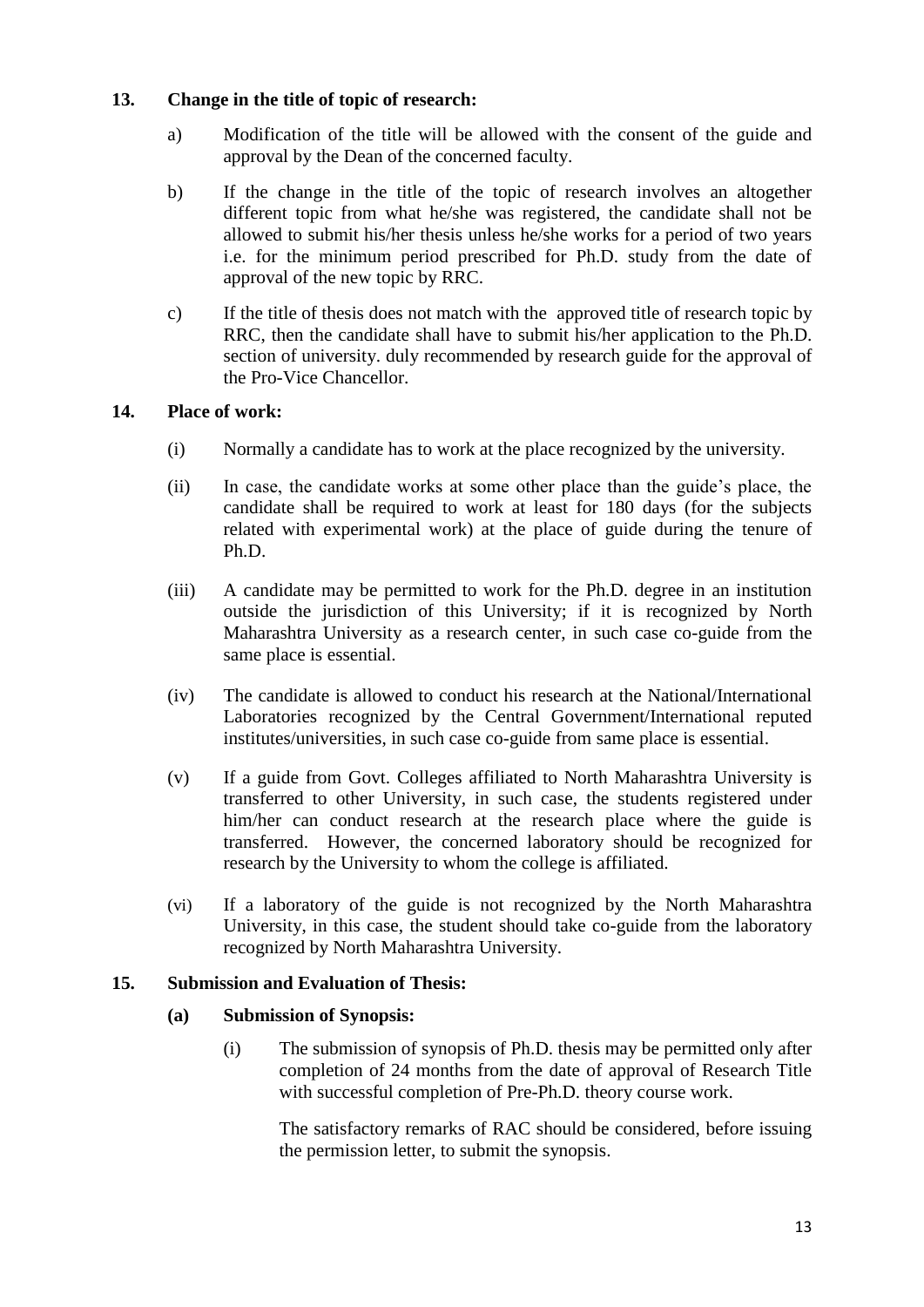- (ii) (a) The candidate can be allowed to submit his/her synopsis after a period mentioned above if he/she has submitted all "six monthly" reports and must publish at least one (1) research paper in refereed journal and make two paper presentations in conferences/seminars and produced evidence for the same in the form of acceptance letter or the reprint. The submission of the synopsis should be made within one month from the date of issue of the permission letter, otherwise candidate shall be entitled to pay the late fee as prescribed by the university.
	- (b) The outcome of research work (publications / patents / books / presentations in conferences etc.) should contain the names of Research Student and Research Guide, and co-authors, if any.
- (iii) The synopsis should contain introduction, chapter-wise brief account of the work done and overall conclusion.
- (iv) The candidate should submit the synopsis through his/her individual login, after getting permission from Ph.D. section of the University.

#### **(b) Compilation of thesis:**

The final thesis shall be presented in accordance with the following specifications-

- (i) The paper used for printing shall be of A4 size.
- (ii) Printing shall be in a standardized form on both the sides of the paper and in 1 ½ /double spacing. [For synopsis and Pre-Ph.D. thesis(Draft) also]
- (iii) A margin of 1 ½ inches shall be on the left and right hand sides and 1 inch on top and bottom sides.
- (iv) The card page for cover shall not be more than 330 gsm.
- (v) The title of the thesis, name of the University, degree, name of the candidate, name and affiliation of the research guide, place of the research work, and the month and year of submission shall be printed on the title page and on the front cover.
- (vi) The order of initial pages of the thesis shall be in following routine:
	- Front page (Black Leather cover) with golden embossed text and then Title page; both with same text as per Annexure- IX.
	- Certificate of Guide mentioned with the standards of research.
	- Declaration of Research Scholar mentioned with the standards of research.
- (vii) Side cover should mention 'Ph.D. thesis' on the top, 'Name of the candidate' and 'month' and 'year' at bottom. The horizontal space between this shall include the 'research title'.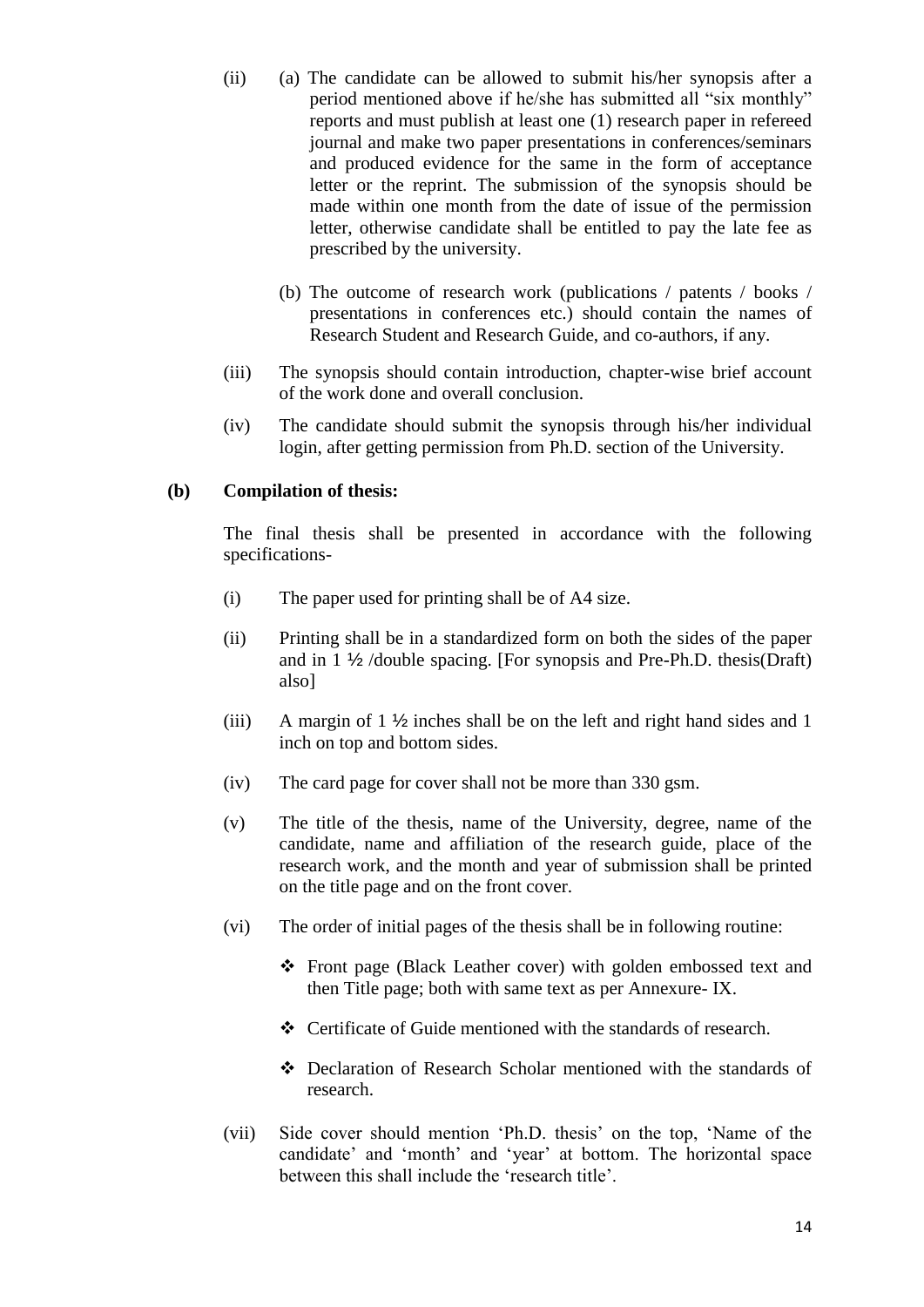(viii) The fonts for English typing shall be "Times New Roman" (Font size 12 for subject text, 14 'Bold' for Title/sub title and 16 'Bold' for Chapter Title) and for Marathi "Devanagari" (Font size 14 for subject text, 16 'Bold' for Title/sub title and 18 'Bold' for Chapter Title).

#### **(c) Submission of Thesis:**

- (i) The candidate should prepare and submit draft thesis (in a spiral bound form) within three months from the date of submission of synopsis, otherwise candidate shall be entitled to pay the late fee as prescribed by the university.
- (ii) The thesis shall be written in English/Marathi/Hindi/Urdu as per the medium of instructions selected for the study.
- (iii) The thesis shall include a Certificate of the guide endorsed by the Director of the School/ Principal of the affiliated college/institute (Refer the Annexure-VII) and a Declaration by the candidate (Refer the Annexure-VIII) that the work reported in the thesis has been carried out by the candidate himself/herself and that the material from other sources, if any, is duly acknowledged.
- (iv) Prior to submission of thesis (in final form), the candidate shall make a pre-submission presentation before the constituted committee consisting of:

| (a) Director/Head/Professor of the concerned<br><b>University School/ Department OR Professor/</b><br>Principal of the affiliated college | - Chairman |
|-------------------------------------------------------------------------------------------------------------------------------------------|------------|
| (b) Subject Expert nominated by<br><b>Pro-Vice Chancellor</b>                                                                             | - Member   |
| (c) Chairman/Member of concern B.O.S.                                                                                                     | - Member   |
| (d) Research Guide/ $Co$ -guide                                                                                                           | - Member   |

In case of non-availability of member from University Department in the concerned subject at the University campus/**affiliated college**, one expert from respective subject from University jurisdiction will be nominated as a Chairman by the Pro-Vice Chancellor.

- (v) The pre-Ph.D. presentation shall be open to all faculty members and research students, for getting related feedback and comments should be suitably incorporated into the thesis under the advice of research guide.
- (vi) The candidate should incorporate all the corrections; if any, as suggested by the committee after the Pre-Ph.D. presentation.
- (vii) The thesis shall be submitted in soft form along with two Compact Discs (CDs) in PDF format, as per the format issued by UGC-INFLIBNET center (Shodhganga). Refer the Annexure - VI.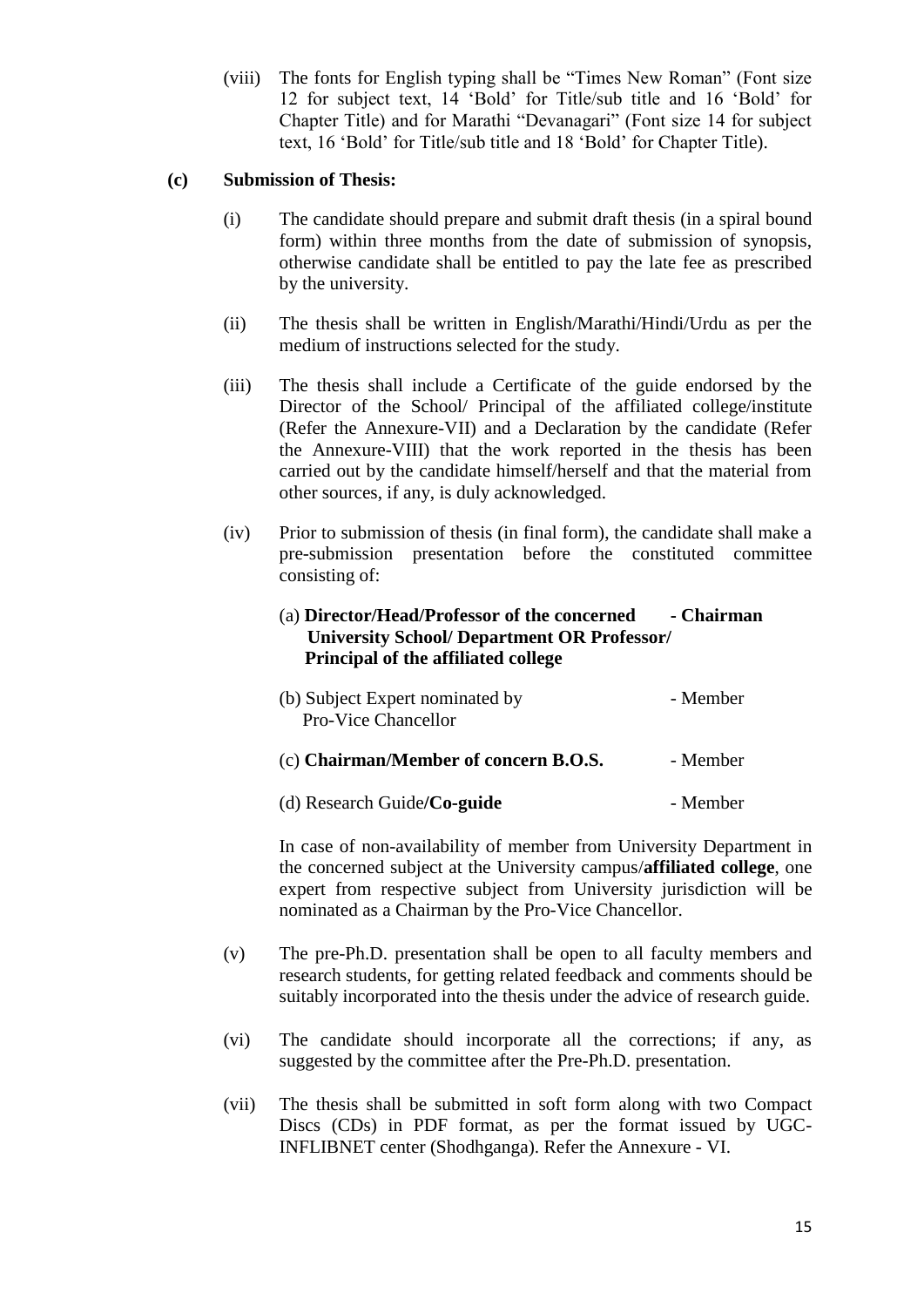- (viii) **It is compulsory for each research candidate to check the thesis (draft and final)** for plagiarism and include the certificate  $(\leq 10\%)$ **issued by Knowledge Resource Centre (Central Library) of the university.**
- (ix) The candidate shall submit four copies of his/her final thesis along with 'No Dues' certificate (mandatory), to the Ph.D. section of the university.
- (x) The candidate should submit his/her final bound copy of the thesis within the period of three months from the date of pre-submission presentation, failing which the candidate will have to pay the prescribed late fee for late submission. Late submission of thesis with late fee shall be allowed up to the completion of one year from the date of submission of the synopsis or till the expiry of the registration period, whichever is earlier.
- (xi) It is compulsory to submit 'No Dues Certificate' at the time of submission of final thesis to the Research Section.

#### **(d) Appointment of Examiners:**

- (i) The concerned RRC will suggest separate panel of external examiners which include eight names of experts relative to the area of research of the subject (four from Maharashtra State and four from outside of Maharashtra State) for the evaluation of thesis. The Pro-Vice Chancellor shall appoint four examiners out of the above with priority.
- (ii) The guide of the candidate shall be the internal examiner. In case, if some unavoidable circumstances, the internal examiner (guide) is not able to evaluate the thesis, then the Pro-Vice Chancellor will appoint another senior (guide) of the concerned subject to work as an internal examiner.

#### **(e) Evaluation:**

- (i) After appointment of the external referees (two from Maharashtra State and two from outside of Maharashtra State) by the Pro-Vice Chancellor, synopsis will be sent to the external examiners in the order of their appointment (one from Maharashtra State and one from outside of Maharashtra State) by e-mail for his/her consent to evaluate the thesis. If external examiner(s), does not reply within 15 days from the receipt of e-mail, it will be assumed that he/she is not willing (nonacceptance) to assess the doctoral dissertation and the synopsis will be send to next examiners in their order of appointment.
- (ii) After getting willingness from first two external examiners (one from Maharashtra State and one from outside of Maharashtra State) by email or phone, the Hard copy or soft copy of the thesis in PDF format will be sent to them for the evaluation, by post or e-mail, respectively, along with prescribed format of evaluation sheet(s).
- (iii) The external examiners shall independently send their detail reports and evaluation sheet(s) in the prescribed format to the Ph.D. section of university and copy to guide within forty five days from the date of receipt of the thesis. If an examiner fails to do so, the Ph.D. section of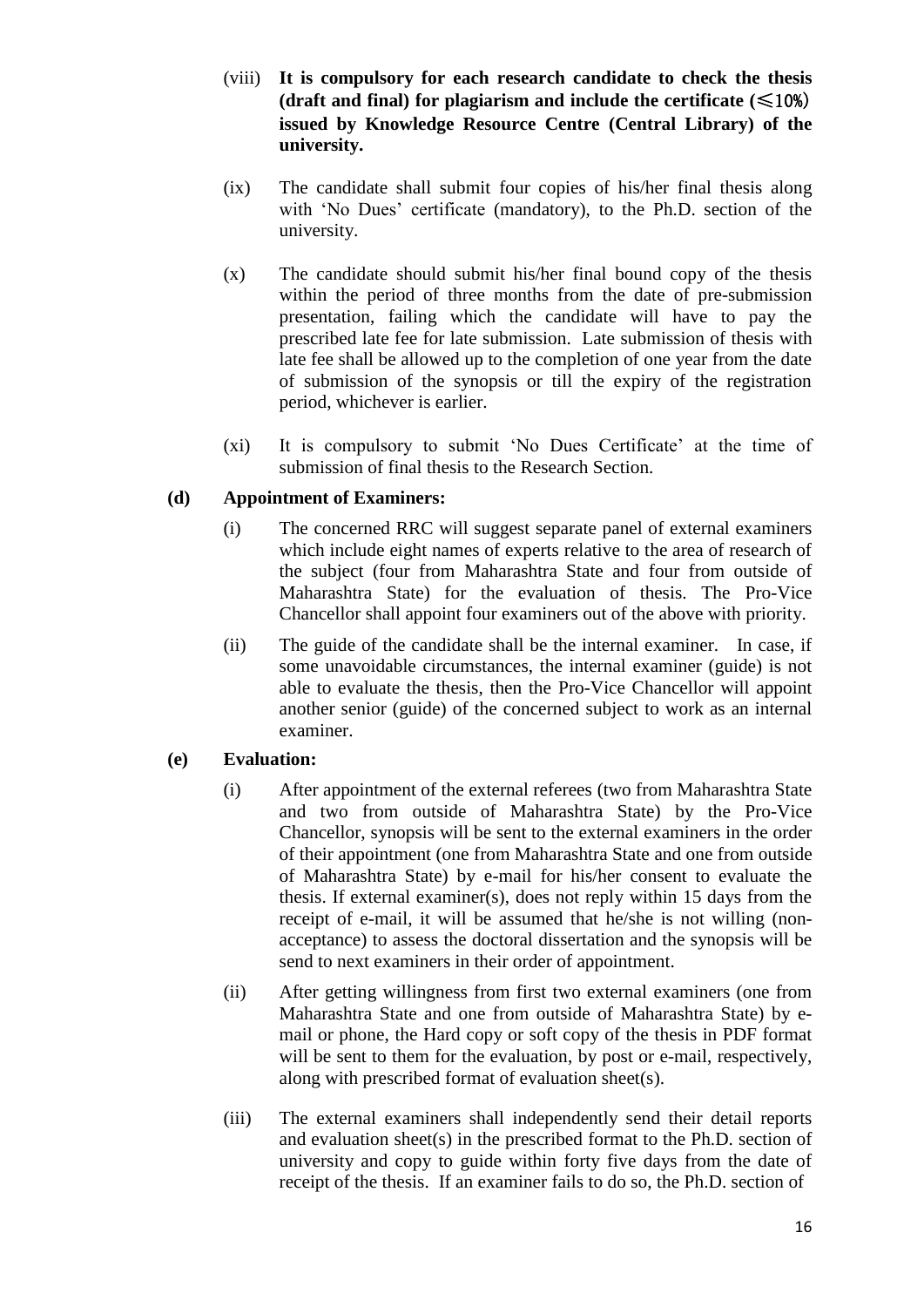university shall send him/her a reminder immediately by e-mail after the expiry of the period (45 days) and request him/her to submit the report within thirty days thereof. If the concerned examiner fails to comply even within the extended period, the Ph.D. section of university shall cancel his appointment forthwith and invite the next examiner from the approved panel to evaluate the thesis.

In the event of a request for the late submission of report, receipt of the report after the appointment has been cancelled or the loss of report, postal delay, etc. the Pro-Vice Chancellor shall take an appropriate decision in the interest of the candidate concerned.

(iv) The positive reports received from the external examiners and the research guide (internal examiner) shall immediately be forwarded to the Dean of the faculty, who after ascertaining that the reports are favorable, shall invite joint report from internal referee and forward the said reports to Pro-Vice Chancellor for appointment of external examiner (generally within Maharashtra state, in case of exception, from other state) for viva voce and the defense of the thesis.

If, external examiner thus appointed from the state will be unavailable for more than a month or rejects to conduct viva voce and replied the e-mail about same, Ph.D. section of the university shall make the appointment of another examiner from the panel, already approved by Pro-Vice Chancellor.

- (v) In case, any one out of the two external examiners give unfavorable report, then Ph.D. section of the university shall send the thesis to third examiner for evaluation and wait for the report of third external examiner. If the third examiner also gives an unfavorable report, then the candidate will be declared as failed.
- (vi) If the external examiners have suggested major corrections in his/her evaluation reports regarding typographical, grammatical, spelling mistakes or any other etc. observed in the thesis, the University will ask the candidate through guide to make necessary changes/corrections in the thesis. The candidate will have to submit three copies of the final corrected thesis after incorporating all the corrections as per the suggestions of the examiners, within one month from the date of receipt of letter from Ph.D. section of the university.

#### **16. Final Viva-Voce and defense of the thesis:**

After receiving favorable reports from both the external examiners and joint report from the internal examiner/guide, the procedure shall be initiated for conducting the final Viva-Voce/defense.

- a) **The committee for the final viva-voce (defense) shall be appointed by Pro-Vice Chancellor, the constituted committee consisting of:**
	- **(i) Director/Head/Professor of the concerned - Chairman University School / Department OR Professor/ Principal of the affiliated college**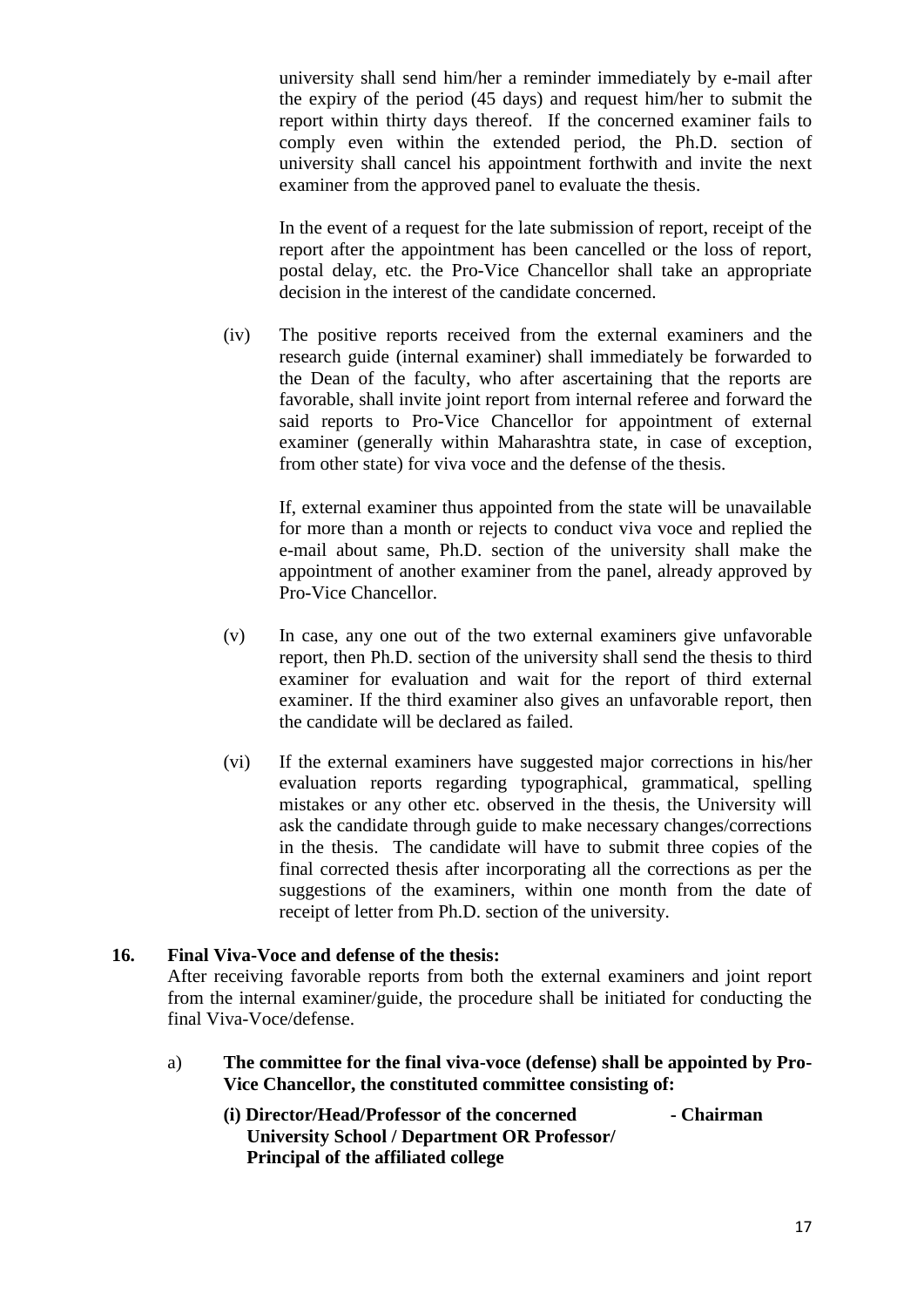**(ii) (one) External referee - Member**

#### **(iii) Research Guide/Co-guide - Member**

- b) In consultation with the chairman and external examiners, the internal examiner/guide should communicate the suitable date of final Viva-voce to Ph.D. section of university, at least 15 days in advance.
- c) The day, date, time and the place for the viva-voce examination shall be notified by the Ph.D. section of university at least eight days in advance to the candidate, the examiner, guide and chairman of the open defense. It shall also be displayed on Notice Board of the concerned venue of the viva-voce.
- d) The open defense of the thesis shall take place in the presence of Chairman, external and internal examiners. The examiners shall jointly evaluate the performance of the candidate. The role of Chairman shall be to conduct vivavoce in order. The Chairman will not have any role in the evaluation process of the candidate during viva-voce.
- e) If none of the external examiner is present at the time of the defense, the Pro-Vice Chancellor, on the recommendation of the guide shall appoint a senior research guide in the subject/allied subject to act as an examiner for the defense of the thesis. In case, the internal examiner is not available, the Pro-Vice Chancellor shall appoint one of the senior research guides in the concerned subject from the panel of recognized research guide in the subject/allied subject to act as an internal examiner.
- f) Both the examiners and the Chairman present for the Viva-voce and the defense of thesis shall submit their final consolidated report about the award of the Ph.D. degree, in the prescribed format to the Ph.D. section of university immediately after the defense is over.
- g) The recommendations shall specify that the Ph.D. degree be awarded to the candidate OR that the candidate should undertake a fresh defense after specified period.
- h) When thesis is recommended for the award of Ph.D. degree to the candidate, one copy of the thesis shall be deposited in the University Central Library, rest of the copies handed over to the Ph.D. section of university, guide and the candidate.

### **18. Declaration of result:**

After receipt of satisfactory viva-voce examination report, the Ph.D. section of the university shall issue the notification immediately after the approval of the Vice-Chancellor.

### **19. Thesis submission in UGC Repository:**

Following the successful completion of the evaluation process and announcements of the award of Ph.D., the University shall submit a soft copy of the Ph.D. thesis to the UGC within a period of thirty days, for hosting the same in INFLIBNET, which will be then accessible to all Institutions/Universities.

**20.** On the points which are not specially covered in these rules, the necessary decision will be taken by the University authorities accordingly.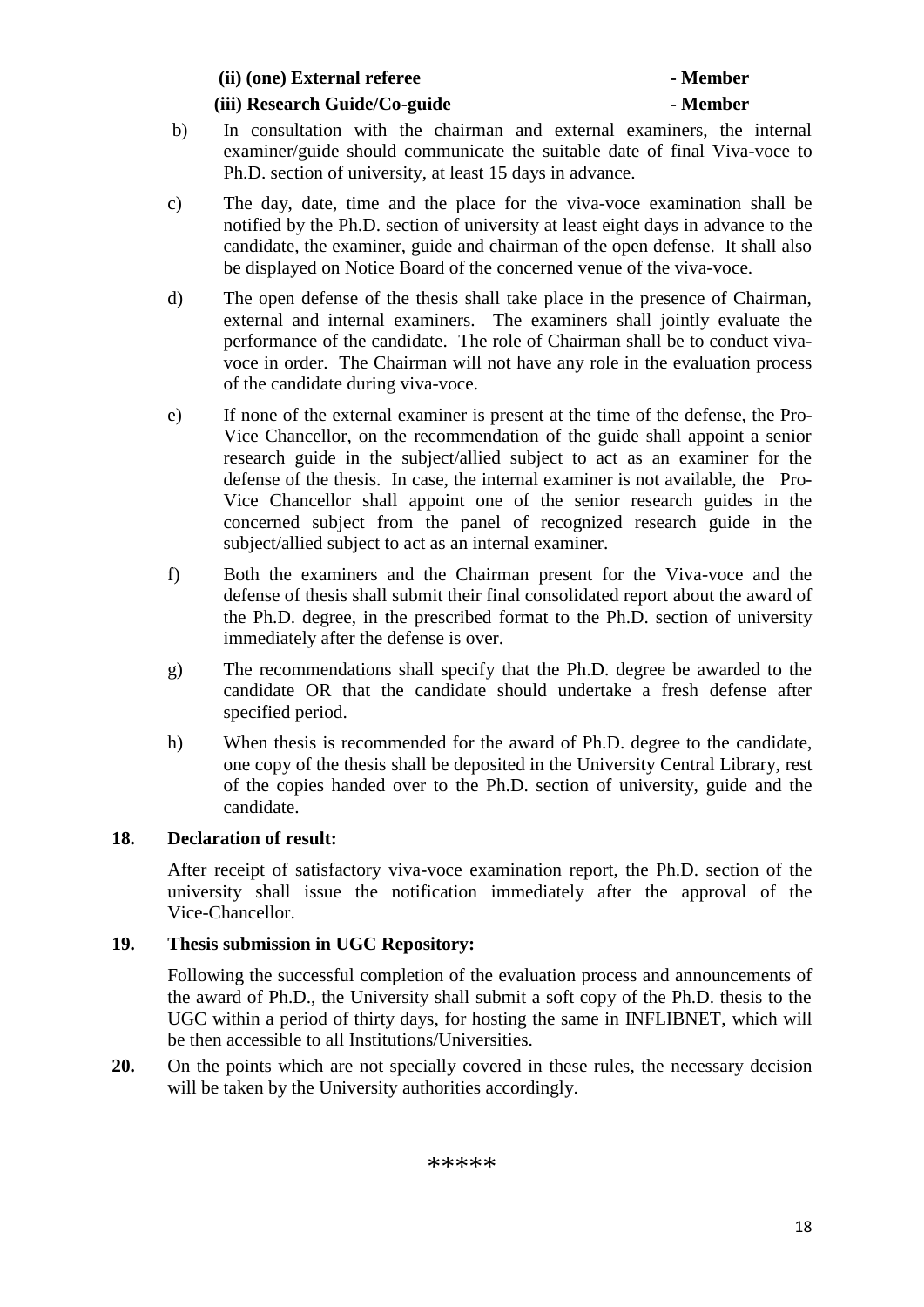#### **Kavayitri Bahinabai Chaudhari North Maharashtra University, Jalgaon.**

#### **FORM OF APPLICATION FOR RECOGNITION AS RESEARCH GUIDE**

*(Those who are approved teachers of the University can only apply.)*

(Note – This form should be retyped and filled with complete details. The Teacher is required to submit TEN copies of this application form along with the fees of Rs. 25/- by D. D. or Challan to the Registrar, Kavayitri Bahinabai Chaudhari North Maharashtra University, Jalgaon through the Principal of the College or Head of the Recognized Institution, as the case may be.)

| (Candidate's Name) (Father's/Husband's Name) (Surname)                           |
|----------------------------------------------------------------------------------|
|                                                                                  |
|                                                                                  |
|                                                                                  |
|                                                                                  |
| 6) Whether the Teacher is approved by University _______________________________ |
| (Enclose photocopy of the letter)                                                |
| 7) The Institution is recognized by University or not __________________________ |
| (Enclose photocopy of the letter)                                                |
| 8) Class for which recognition sought. POST-GRADUATE a) BY PAPER                 |
| b) RESEARCH M. PHIL or / & Ph.D.                                                 |
| 9) Subject, Branch and Faculty in which recognition sought : ___________________ |

(In case of Engineering subject/s copies of statements should be attached.):-

10) Details of Academic Qualifications (Please, elaborate or if required):-

| Name of the         | Subject taken | <b>Class</b> | Year of | University |
|---------------------|---------------|--------------|---------|------------|
| <b>Degree</b>       |               | obtained     | passing |            |
| <b>First Degree</b> |               |              |         |            |
| Master's Degree     |               |              |         |            |
| Doctor's Degree     |               |              |         |            |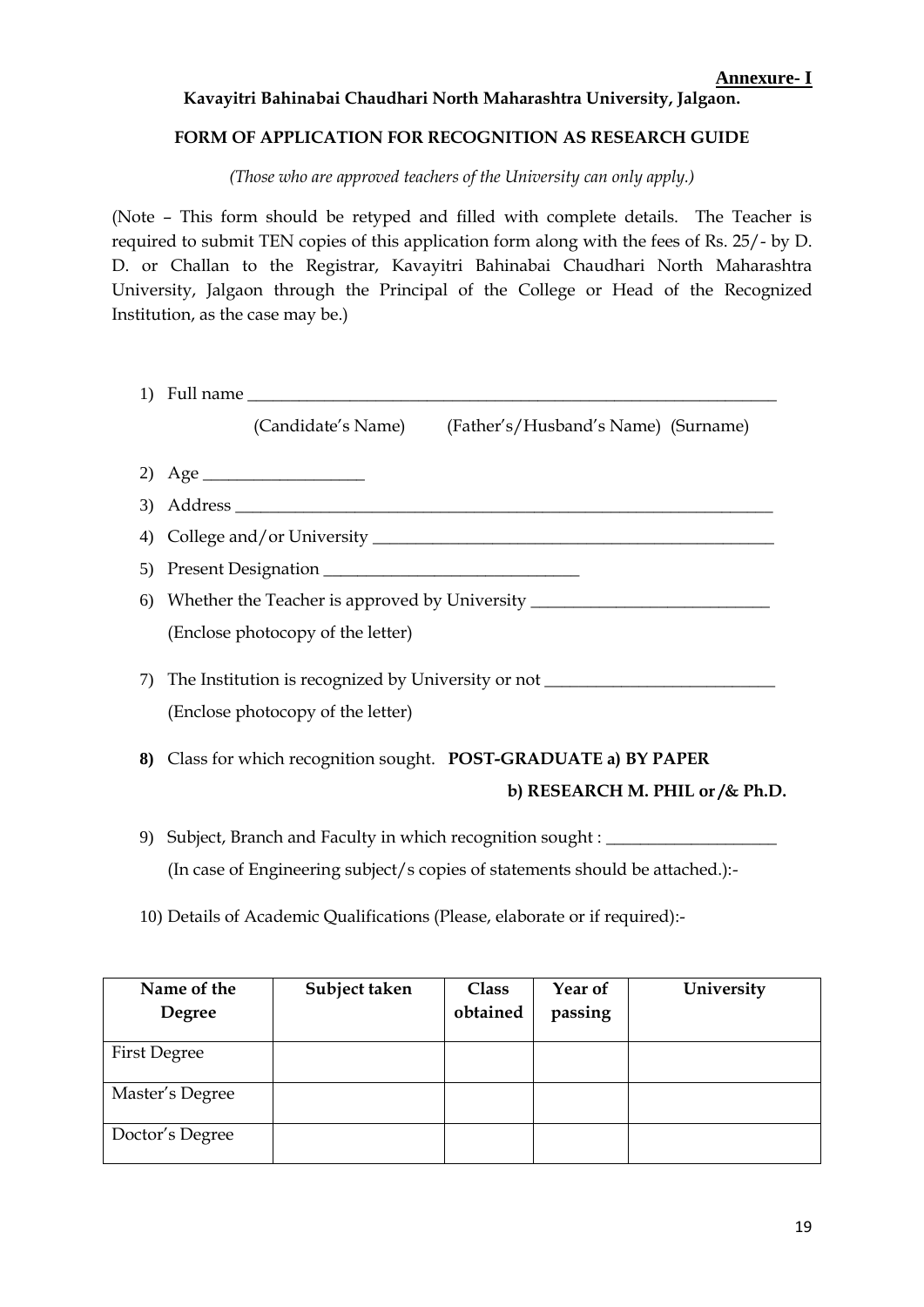11) \*Teaching Experience in Senior College (in Years):-\_

| Class taught | <b>Academic Year</b> | Whether at              | --- ---- 0-1<br><b>Total Period</b> |       | Name of         | Designation |
|--------------|----------------------|-------------------------|-------------------------------------|-------|-----------------|-------------|
| by the       | during which the     | the                     | Graduate                            | P.G.  | the             |             |
| applicant    | subject taught by    | Principal/S             | level                               | level | College         |             |
|              | the applicant        | pecial                  |                                     |       | <b>or</b>       |             |
|              | (mention             | level or                |                                     |       | <b>Colleges</b> |             |
|              | branches taught)     | Subordinat<br>e General |                                     |       |                 |             |
|              |                      | Level                   |                                     |       |                 |             |
| First Year   |                      |                         |                                     |       |                 |             |
|              |                      |                         |                                     |       |                 |             |
| Second Year  |                      |                         |                                     |       |                 |             |
| Third Year   |                      |                         |                                     |       |                 |             |
| Fourth Year  |                      |                         |                                     |       |                 |             |
| or Final     |                      |                         |                                     |       |                 |             |
| Degree Class |                      |                         |                                     |       |                 |             |
| (In the case |                      |                         |                                     |       |                 |             |
| of Engg.     |                      |                         |                                     |       |                 |             |
| Courses)     |                      |                         |                                     |       |                 |             |
|              |                      |                         |                                     |       |                 |             |
| Post         |                      |                         |                                     |       |                 |             |
| Graduate     |                      |                         |                                     |       |                 |             |
| (By Papers)  |                      |                         |                                     |       |                 |             |
| Post         |                      |                         |                                     |       |                 |             |
| Graduate     |                      |                         |                                     |       |                 |             |
| (By)         |                      |                         |                                     |       |                 |             |
| Research)    |                      |                         |                                     |       |                 |             |
|              |                      |                         |                                     |       |                 |             |

(Also mention date of first appointment in Senior College)

- 12) Professional Experience, if any (No. of Years with Dates and Places) :- \_\_\_\_\_\_\_\_\_\_\_\_\_\_\_\_\_\_\_\_\_\_\_\_\_\_\_\_\_\_\_\_\_\_\_\_\_\_\_\_\_\_\_\_\_\_\_\_\_\_\_\_\_\_\_\_\_\_\_\_\_\_\_\_\_\_\_\_\_\_\_\_\_\_\_
- \_\_\_\_\_\_\_\_\_\_\_\_\_\_\_\_\_\_\_\_\_\_\_\_\_\_\_\_\_\_\_\_\_\_\_\_\_\_\_\_\_\_\_\_\_\_\_\_\_\_\_\_\_\_\_\_\_\_\_\_\_\_\_\_\_\_\_ 13) (A) Whether recognized by any other University as a Post Graduate Teacher \_\_\_ Name of the University :- \_\_\_\_\_\_\_\_\_\_\_\_\_\_\_\_\_\_\_\_\_\_\_\_\_\_\_\_\_\_\_\_\_\_\_\_\_\_\_\_\_\_\_
	- (B) If so, State :- (i) Subject \_\_\_\_\_\_\_\_\_\_\_\_\_\_\_\_\_\_\_\_\_\_\_\_\_\_\_\_ (ii) Class \_\_\_\_\_\_\_\_\_\_
		- (iii) Date of recognition \_\_\_\_\_\_\_\_\_\_\_\_\_\_\_\_\_\_\_\_\_\_\_\_\_\_\_\_\_\_
		- (iv) Experience in Teaching as Recognized Teacher \_\_\_\_\_years.
		- (v) Experience as a Recognized Research Guide \_\_\_\_\_\_\_ years.
- 14) (A) Whether recognized by North Maharashtra University as a Post Graduate Teacher \_\_\_\_\_\_\_\_\_\_\_\_\_\_
	- $(B)$  If so, State :- (i) Subject  $\frac{1}{\sqrt{1-\frac{1}{2}}}\$  (ii) Class  $\frac{1}{\sqrt{1-\frac{1}{2}}}\$
	- (iii) Date of recognition \_\_\_\_\_\_\_\_\_\_\_\_\_\_\_\_\_\_\_\_\_\_\_\_\_\_\_\_\_\_
	- (iv) Whether recognized by papers/by research/by both \_\_\_\_\_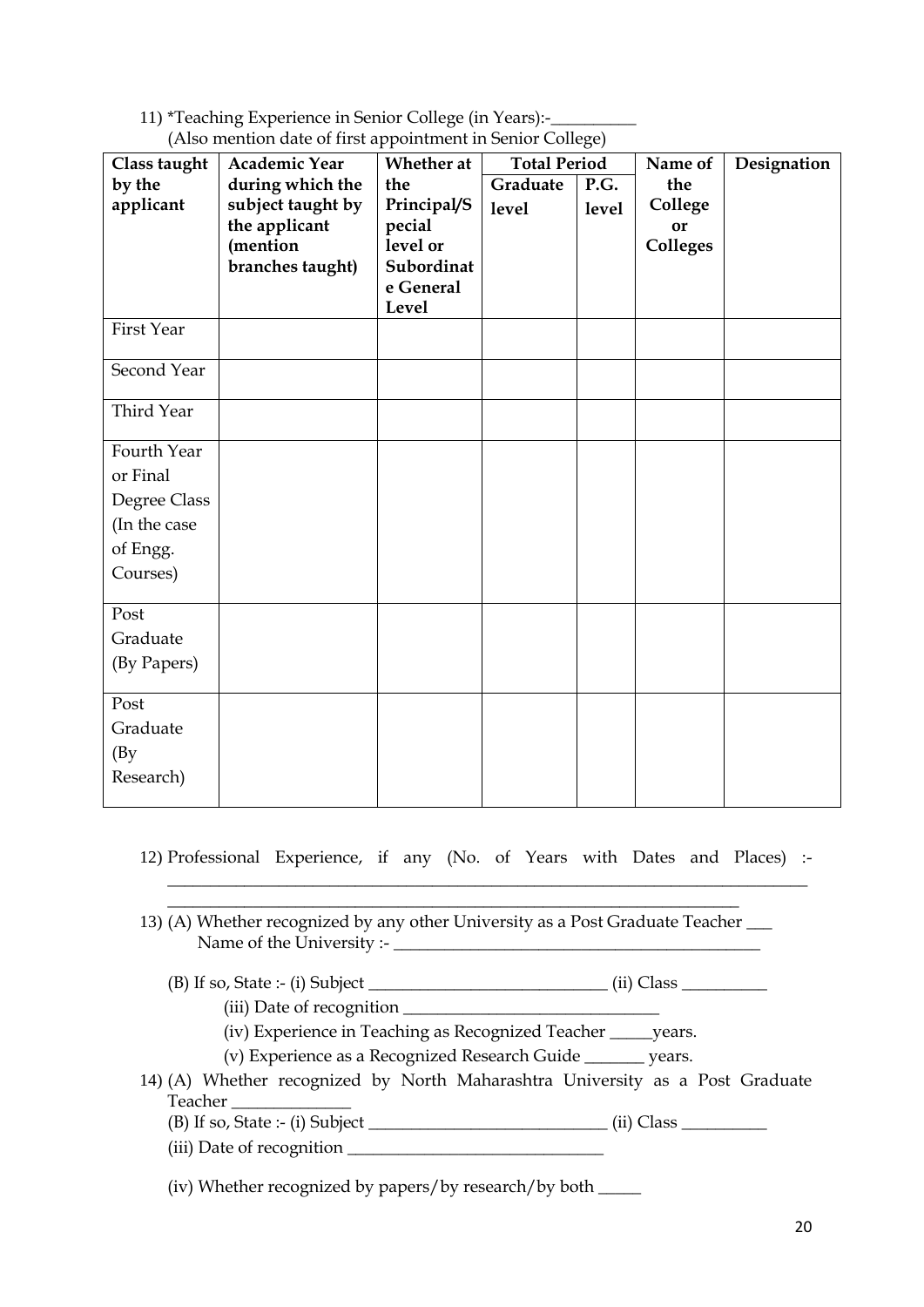#### 15) Particulars of Research Publications, if any (Please use separate sheet, if necessary and enclose copy of research papers)

- (i) Publications
- (ii) Books

Date :- \_\_\_\_\_\_\_\_\_\_\_\_\_\_\_\_\_\_\_\_\_ \_\_\_\_\_\_\_\_\_\_\_\_\_\_\_\_\_\_\_\_\_\_\_\_\_\_\_\_\_

(Signature of the Applicant)

#### Declaration

 $\overline{\phantom{a}}$  , where  $\overline{\phantom{a}}$ 

I declare that the information given in the application is true and correct to the best of my knowledge and belief.

(Signature of the Applicant)

 $\overline{\phantom{a}}$  , where  $\overline{\phantom{a}}$  , where  $\overline{\phantom{a}}$  , where  $\overline{\phantom{a}}$ 

Forwarded to the Registrar, KAVAYITRI BAHINABAI CHAUDHARI NORTH MAHARASHTRA UNIVERSITY, JALGAON 425 001.

The Statements made in the application have been verified and found correct by the undersigned.

Date :- \_\_\_\_\_\_\_\_\_\_\_\_\_\_\_\_\_\_\_\_\_\_\_\_ (Signature) \_\_\_\_\_\_\_\_\_\_\_\_\_\_\_\_\_\_\_\_\_\_\_\_\_

Head of the College/Recognized Institution

Stamp of the Office

\* Strike out whichever is not applicable. If recognition for more than one subject is sought SEPARATE application should be submitted.

Experience as a Tutor or as a Demonstrator is not treated as teaching experience.

- For teachers in the subject of Engineering/Law/Medicine/Commerce (Details of the type of experience and approximate proper cost/ or and position held with scale and salary in relation to each work should be given, using a separate sheet, if necessary.)
- If research papers are published jointly with others and extend to which the applicant contributed and the extent to which the Applicant worked under another person's guidance should be clearly indicated.
- 10 sets of application along with a fees of Rs. 25/- should be submitted to the University office during working hours.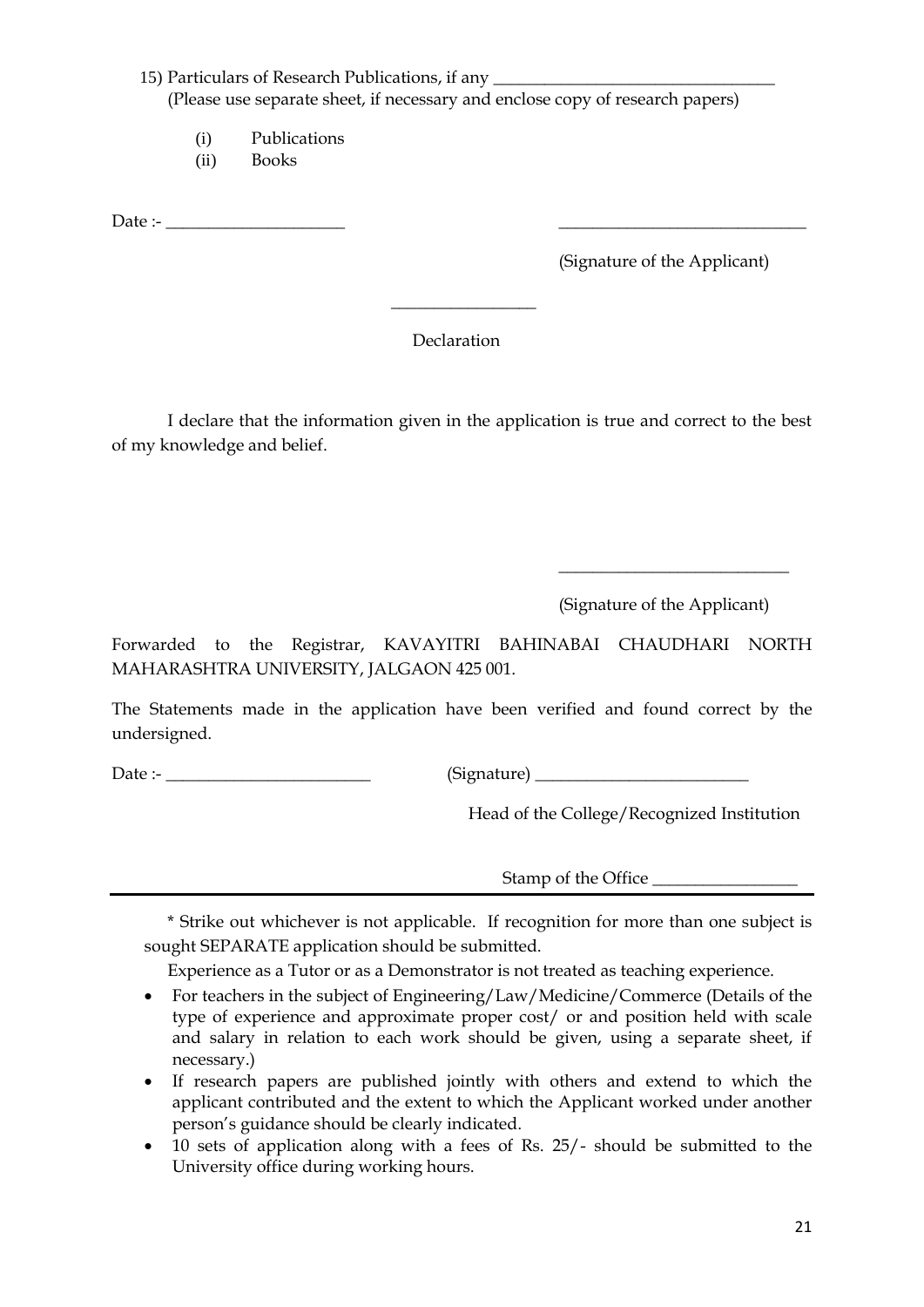## Completion Certificate

This is certify that the, {Name of the research student as per registration letter and registration number}, bearing title {"Approved Research Title"}**,** IN {Name of the Subject}, {Name of the Faculty}, working under my supervision has successfully completed the Pre-Ph.D. theory course PP-02 as per the prescribed syllabus of the Kavayitri Bahinabai Chaudhari North Maharashtra University, Jalgaon.

Place:

Date:

## **{Signature with Name of the Research Guide}** {Designation} {Name of the School/Department of the university or affiliating Institute/College}

**Forwarded through**

**{Signature with Name of the Chairman (RAC)}** {Name of the School/Department of the university or affiliating Institute/College}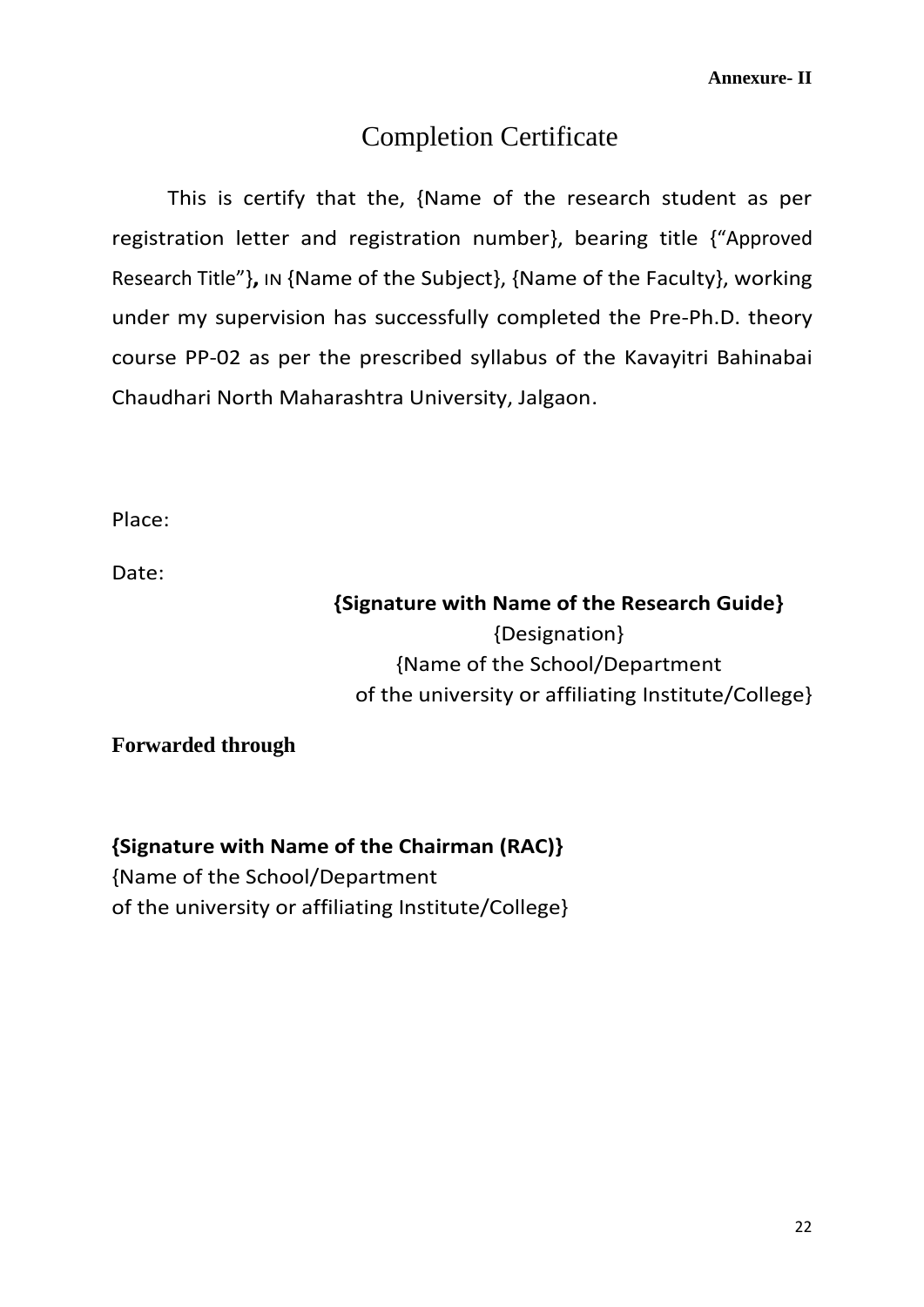#### **Annexure- III**

[Format of Marks List for Pre-Ph.D. Course Work Paper-III] **(Guide Course to be prepared and submitted by Guide)**

#### **Pre-Ph.D. Course Work Paper-III (Guide Course) Mark List**

| <b>Name of Guide</b> |                                              |
|----------------------|----------------------------------------------|
| Subject              | [as mentioned in Guide's recognition letter] |
| <b>Faculty</b>       | [as mentioned in Guide's recognition letter] |

**Year of evaluation : [Academic year in which course work was conducted]**

| Sr.<br>No. | Form<br>No. | Name of<br>the<br><b>Research</b><br><b>Student</b> | Date of<br>Seminar- | <b>Marks of</b><br><b>Seminar-I</b><br>(Out of 40) | Date of<br>Seminar-<br>П | <b>Marks of</b><br>Seminar-<br>II (Out of<br>40) | <b>Review</b><br><b>Article</b><br>(out of 20) | <b>Total</b><br><b>Marks</b><br>(out of<br>100) |
|------------|-------------|-----------------------------------------------------|---------------------|----------------------------------------------------|--------------------------|--------------------------------------------------|------------------------------------------------|-------------------------------------------------|
|            |             |                                                     |                     |                                                    |                          |                                                  |                                                |                                                 |
|            |             |                                                     |                     |                                                    |                          |                                                  |                                                |                                                 |
|            |             |                                                     |                     |                                                    |                          |                                                  |                                                |                                                 |

**[Signature Principal of College/Director [Name & Signature of Ph.D. Guide] Where guide is presently working] (Date & Seal) (Date & Seal)**

 **The Research Supervisor should submit the Marks of Paper-III immediately after completion of six months from the date of provisional registration letter.**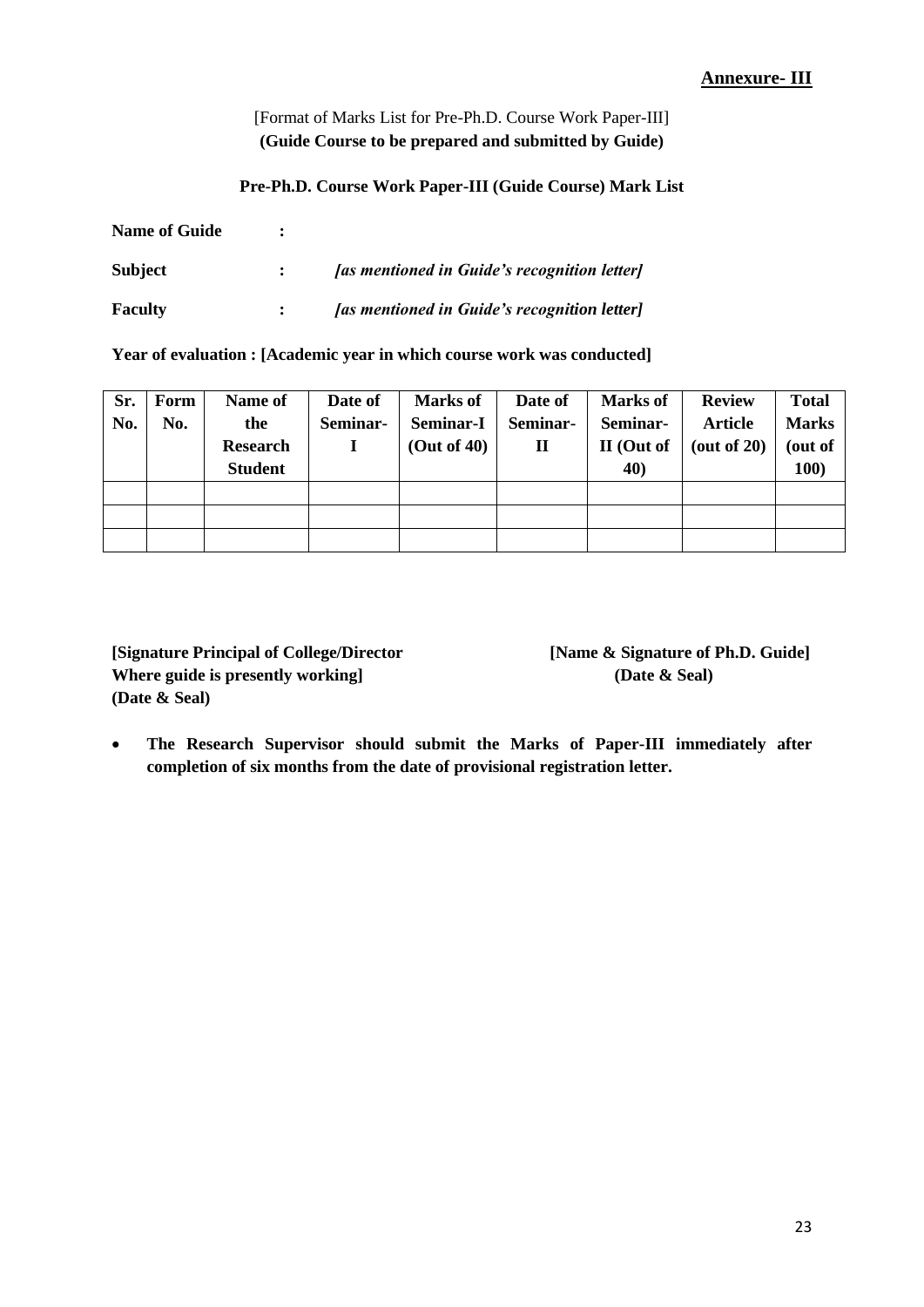**Annexure- IV**

(Those students who will obtain the application form from website are requested to add Rs.10/- towards an application form fee.)

|         |                                                                                                             |         | Kavavitri Bahinabai Chaudhari North Maharashtra University. Jalgaon<br>Application for Certificate of Eligibility for Ph.D. |       |                            |        |                |                    |                |                                                                                                                           |                 | FOR Ph.D. Only |
|---------|-------------------------------------------------------------------------------------------------------------|---------|-----------------------------------------------------------------------------------------------------------------------------|-------|----------------------------|--------|----------------|--------------------|----------------|---------------------------------------------------------------------------------------------------------------------------|-----------------|----------------|
|         |                                                                                                             |         |                                                                                                                             |       | <b>Academic Year - 200</b> |        |                | $-200$             |                |                                                                                                                           |                 |                |
|         | Please read the entire form carefully before filling up. Please note that incomplete form will be rejected. |         |                                                                                                                             |       |                            |        |                |                    |                |                                                                                                                           |                 |                |
| $\vert$ | Name of the applicant in full<br>(In Block Capital Letters)                                                 |         |                                                                                                                             |       |                            |        |                |                    |                | <u> 1989 - Johann John Stone, markin fizikar (</u><br>(as appeared in the Marks Statement of last qualifying examination) |                 |                |
|         | Change in name if any<br>(Attach copy of Government Gazette)                                                |         |                                                                                                                             |       |                            |        |                |                    |                |                                                                                                                           |                 |                |
| 2)      | Father's/Husband's Name (in full)                                                                           |         |                                                                                                                             |       |                            |        |                |                    |                |                                                                                                                           |                 |                |
| 3)      | Nationality:                                                                                                |         |                                                                                                                             |       | 4)                         |        | Religion:      |                    |                |                                                                                                                           |                 |                |
| 5)      | Date of Birth:                                                                                              |         |                                                                                                                             |       | 6)                         |        | Sex:           |                    | Male           | Female                                                                                                                    |                 |                |
| 7)      | Caste:                                                                                                      | $1.$ SC | 2. ST                                                                                                                       | 3. DT |                            | 4. NT1 |                | 5. NT <sub>2</sub> | 6. NT3         |                                                                                                                           | 7. OBC          | 8. OPEN        |
| 8)      | Postal Address for correspondence                                                                           |         |                                                                                                                             |       |                            |        |                |                    |                |                                                                                                                           |                 |                |
| 9)      | Name and Year of the Qualifying<br>Examination                                                              |         |                                                                                                                             |       |                            |        |                |                    |                |                                                                                                                           |                 |                |
| 10)     | a) From which College the<br>Qualifying examination is passed                                               |         |                                                                                                                             |       |                            |        |                |                    |                | and the state of the state of the state of the state of the state of the state of the state of the state of the           |                 |                |
|         | b) From which University                                                                                    |         |                                                                                                                             |       |                            |        |                |                    |                |                                                                                                                           |                 |                |
| 11)     | Name of the College/Laboratory<br>where Research will be undertaken<br>Name of Guide & Co-Guide if any      |         |                                                                                                                             | ÷     |                            |        |                |                    |                |                                                                                                                           |                 |                |
| 12)     | Faculty to which registered                                                                                 |         |                                                                                                                             |       | Arts &<br>Fine Arts        |        | M.M. &<br>S.S. | Science            | Law            | Engg. &<br>Technology                                                                                                     | Comm.<br>& Mgt. | Education      |
| 13)     | Title of Ph.D.:                                                                                             |         |                                                                                                                             |       |                            |        | $\overline{2}$ | 3                  | $\overline{4}$ | 5                                                                                                                         | 6               | 7              |

#### **IMPORTANT INSTRUCTIONS**

A) The application for certificate of eligibility should be submitted alongwith following certificates in Original and attested true copies thereof. 1) Registration letter of Ph.D. 2) Character Certificate 3) Degree Certificate 4) Marks Statement 5) Leaving/Transfer Certificate 6) Migration Certificate

B) The eligibility fee once paid shall not be refunded under any circumstances.

Place:

Date:

#### **DECLARATION**

The form is carefully scrutinised and information given in the form by the applicant is correct to the best of my knowledge.

Place:

Date:

eligibility- for Ph.D.

**Signature of Guide/Co-Guide** 

-------------------------------

(Signature of the Applicant)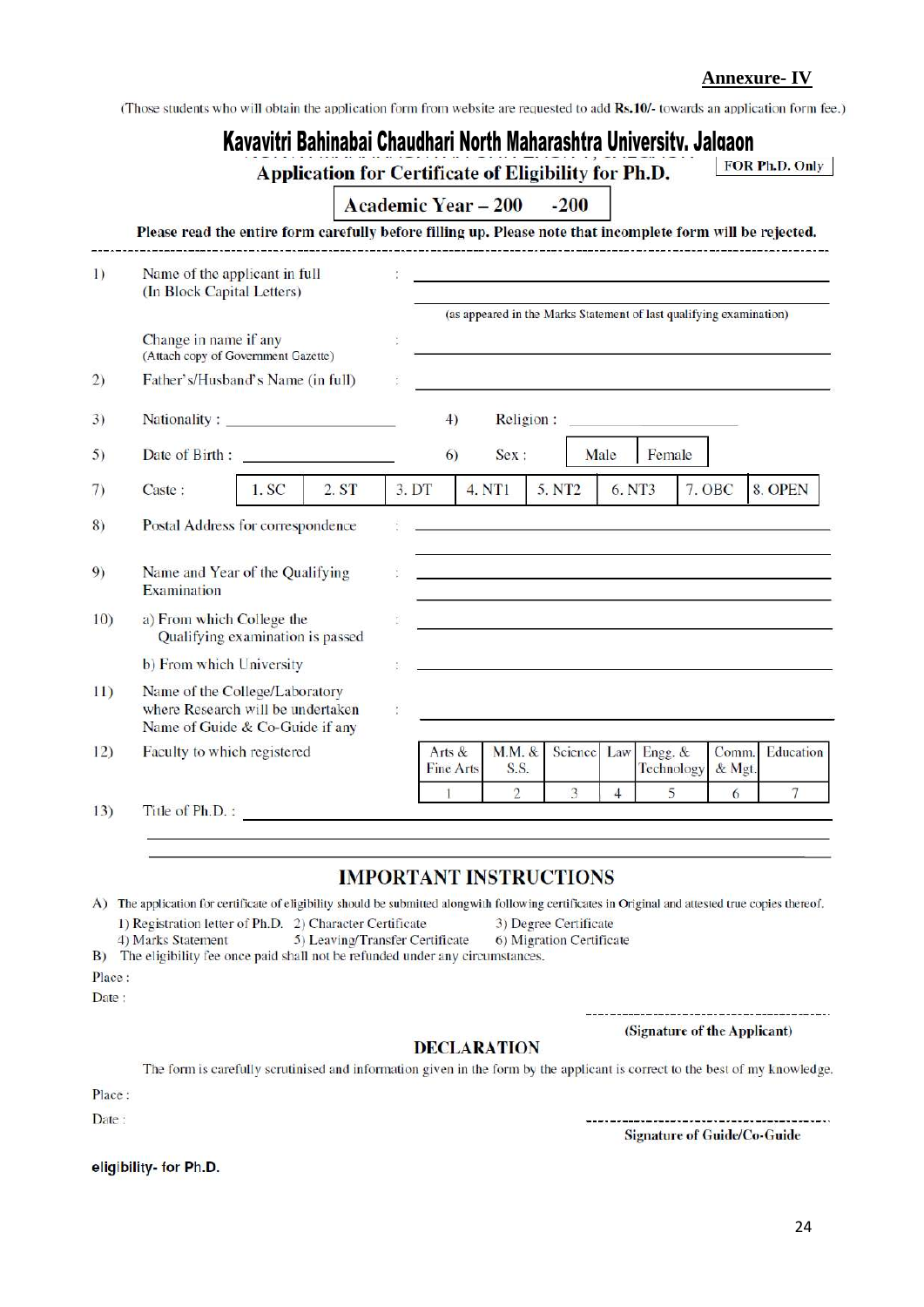| Report No.<br>Sub: Six monthly Progress Report of the Research Work<br>(संशोधन कार्याचा सहामाही प्रगती अहवाल)<br>$from$ to $\qquad \qquad \text{to}$<br>(विषय)<br>(संशोधक विद्यार्थ्याचे पूर्ण नाव)<br>Place of work with Telephone No.<br><u> 1989 - Johann Stoff, mars et al. (</u><br>(संशोधन केंद्राचा पत्ता दुरध्वनी क्रमांकांसह)<br><b>Residential Address &amp;</b><br>e.Mail<br>(घरचा पत्ता ई.मेलसह)<br>Title of the Research topic<br>(संशोधन विषयाचे शीर्षक)<br>Regn.No./Ref<br>(नोंदगी ?. / संदर्भ)<br>Name, Postal address, e. Mail with<br><u> 1990 - Johann John Harry Harry Harry Harry Harry Harry Harry Harry Harry Harry Harry Harry Harry Harry Harry</u><br>telephone No.of Research Guide<br>(मार्गदर्शकाचे नाव पत्ता, ई.मेल व दुरध्वनी क्र.)<br><b>Signature of the Guide</b><br><b>Signature</b><br><b>of</b><br>(विद्यार्थ्याची सही)<br>(मार्गदर्शकाची सही) |  | <b>Six Monthly Ph.D. Progress Report</b> |  |
|-------------------------------------------------------------------------------------------------------------------------------------------------------------------------------------------------------------------------------------------------------------------------------------------------------------------------------------------------------------------------------------------------------------------------------------------------------------------------------------------------------------------------------------------------------------------------------------------------------------------------------------------------------------------------------------------------------------------------------------------------------------------------------------------------------------------------------------------------------------------------------------|--|------------------------------------------|--|
| the                                                                                                                                                                                                                                                                                                                                                                                                                                                                                                                                                                                                                                                                                                                                                                                                                                                                                 |  |                                          |  |
| To,                                                                                                                                                                                                                                                                                                                                                                                                                                                                                                                                                                                                                                                                                                                                                                                                                                                                                 |  |                                          |  |
| The Dy. Registrar,<br>Research Section,<br>K.B.C. N.M.U., Jalgaon<br>Faculty ______________________________Subject __________________________________<br>(विद्याशा•ाा)                                                                                                                                                                                                                                                                                                                                                                                                                                                                                                                                                                                                                                                                                                              |  |                                          |  |
|                                                                                                                                                                                                                                                                                                                                                                                                                                                                                                                                                                                                                                                                                                                                                                                                                                                                                     |  |                                          |  |
|                                                                                                                                                                                                                                                                                                                                                                                                                                                                                                                                                                                                                                                                                                                                                                                                                                                                                     |  |                                          |  |
|                                                                                                                                                                                                                                                                                                                                                                                                                                                                                                                                                                                                                                                                                                                                                                                                                                                                                     |  |                                          |  |
|                                                                                                                                                                                                                                                                                                                                                                                                                                                                                                                                                                                                                                                                                                                                                                                                                                                                                     |  |                                          |  |
|                                                                                                                                                                                                                                                                                                                                                                                                                                                                                                                                                                                                                                                                                                                                                                                                                                                                                     |  |                                          |  |
| 1.<br>2.                                                                                                                                                                                                                                                                                                                                                                                                                                                                                                                                                                                                                                                                                                                                                                                                                                                                            |  |                                          |  |
|                                                                                                                                                                                                                                                                                                                                                                                                                                                                                                                                                                                                                                                                                                                                                                                                                                                                                     |  |                                          |  |
| 3.<br>4.<br>5.<br>6.<br>Date:<br>(दिनां•)<br><b>Student</b>                                                                                                                                                                                                                                                                                                                                                                                                                                                                                                                                                                                                                                                                                                                                                                                                                         |  |                                          |  |
|                                                                                                                                                                                                                                                                                                                                                                                                                                                                                                                                                                                                                                                                                                                                                                                                                                                                                     |  |                                          |  |
|                                                                                                                                                                                                                                                                                                                                                                                                                                                                                                                                                                                                                                                                                                                                                                                                                                                                                     |  |                                          |  |
|                                                                                                                                                                                                                                                                                                                                                                                                                                                                                                                                                                                                                                                                                                                                                                                                                                                                                     |  |                                          |  |
|                                                                                                                                                                                                                                                                                                                                                                                                                                                                                                                                                                                                                                                                                                                                                                                                                                                                                     |  |                                          |  |
|                                                                                                                                                                                                                                                                                                                                                                                                                                                                                                                                                                                                                                                                                                                                                                                                                                                                                     |  |                                          |  |
|                                                                                                                                                                                                                                                                                                                                                                                                                                                                                                                                                                                                                                                                                                                                                                                                                                                                                     |  |                                          |  |
|                                                                                                                                                                                                                                                                                                                                                                                                                                                                                                                                                                                                                                                                                                                                                                                                                                                                                     |  |                                          |  |
|                                                                                                                                                                                                                                                                                                                                                                                                                                                                                                                                                                                                                                                                                                                                                                                                                                                                                     |  |                                          |  |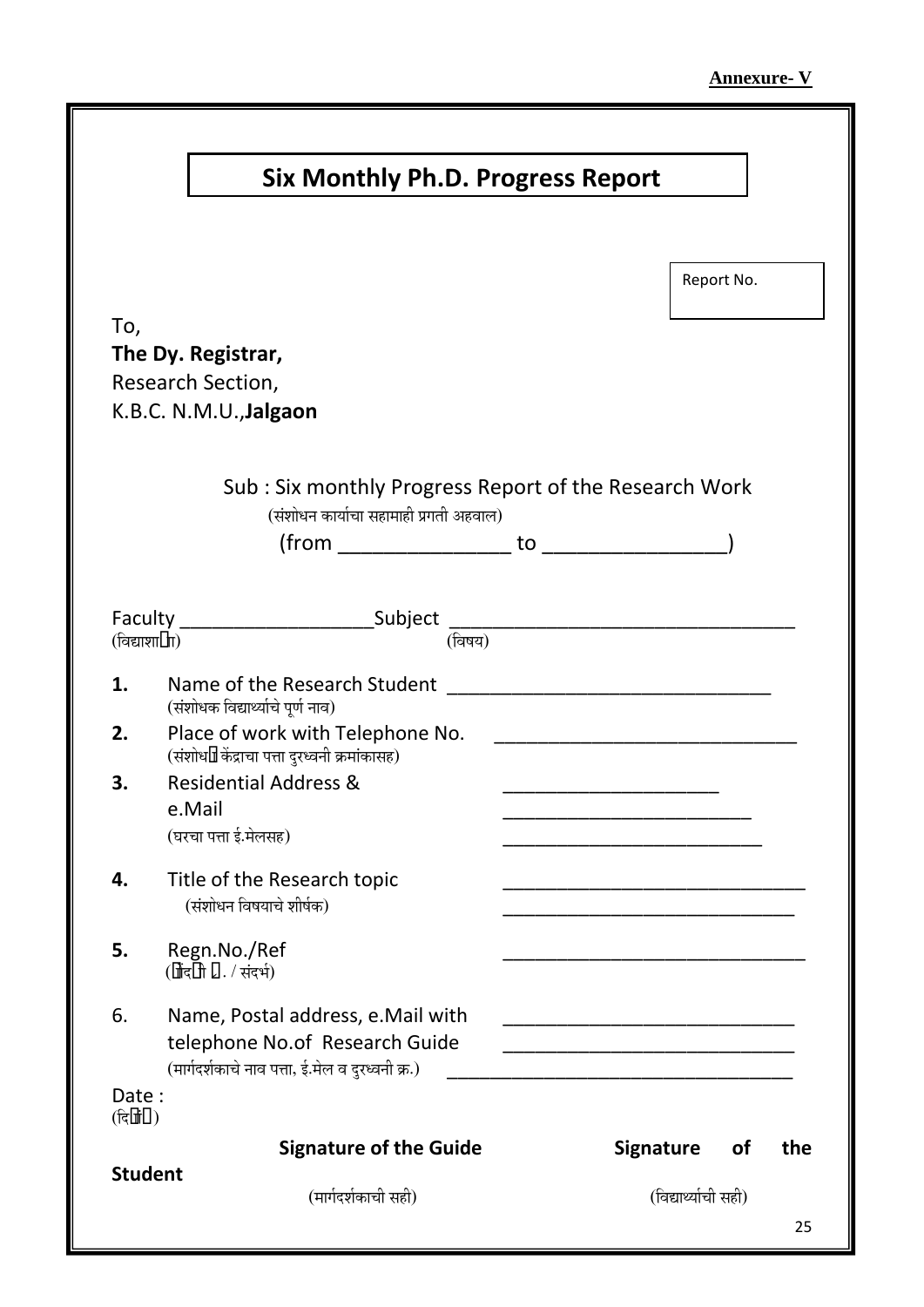### ...2..

### Nature of the report

- 1. Introduction : (प्रास्तविक)
- 2. Previous Research Work : (पर्व संशोधन •ार्य)
- 3. Progress of Research, (Brief Report) : संशोधन कार्याची प्रगती (सारांश)
- 4. Research related References
- 5 Visits, Bibliography, Authors, Reference material, Papers submitted, Conferences

/seminars attended and other research related academic activities : (भेटी, संशोधन संदर्भ, संदर्भ ग्रंथ, लेखक, संदर्भ साहित्य, प्रकाशनासाठी दिलेले शोधनिबंध, परिषदेत उपस्थिती आणि इतर संशोधनाशी निगडीत शैक्षणिक कार्य)

- 6. Research Conclusion : (संशोधन निष्●र्ष)
- 7. Difficulties encountered, during research, if any: (TYPE MARATHI VERSION)
- 8. Details of remaining workplan : (पुढील कार्याची दिशा)

Date : **Contract Contract Contract Contract Contract Contract Contract Contract Contract Contract Contract Contract Contract Contract Contract Contract Contract Contract Contract Contract Contract Contract Contract Contrac**  $\overline{G}$ नां $\bullet$ :

### **Remarks of the Research Guide :**

(मार्गदर्शकाचा अभिप्राय)

### Date : **Contract Contract Contract Contract Contract Contract Contract Contract Contract Contract Contract Contract Contract Contract Contract Contract Contract Contract Contract Contract Contract Contract Contract Contrac** פü-ÖÖÓ•ú :(´ÖÖÖÔ¤ü¿ÖÔúÖ"Öß ÃÖÆüß)

### Remarks of the Research Advisory Committee (RAC):

Date & Signature **Date & Signature** Date & Signature (Convener/Research Guide) (Member) (Chairman RAC)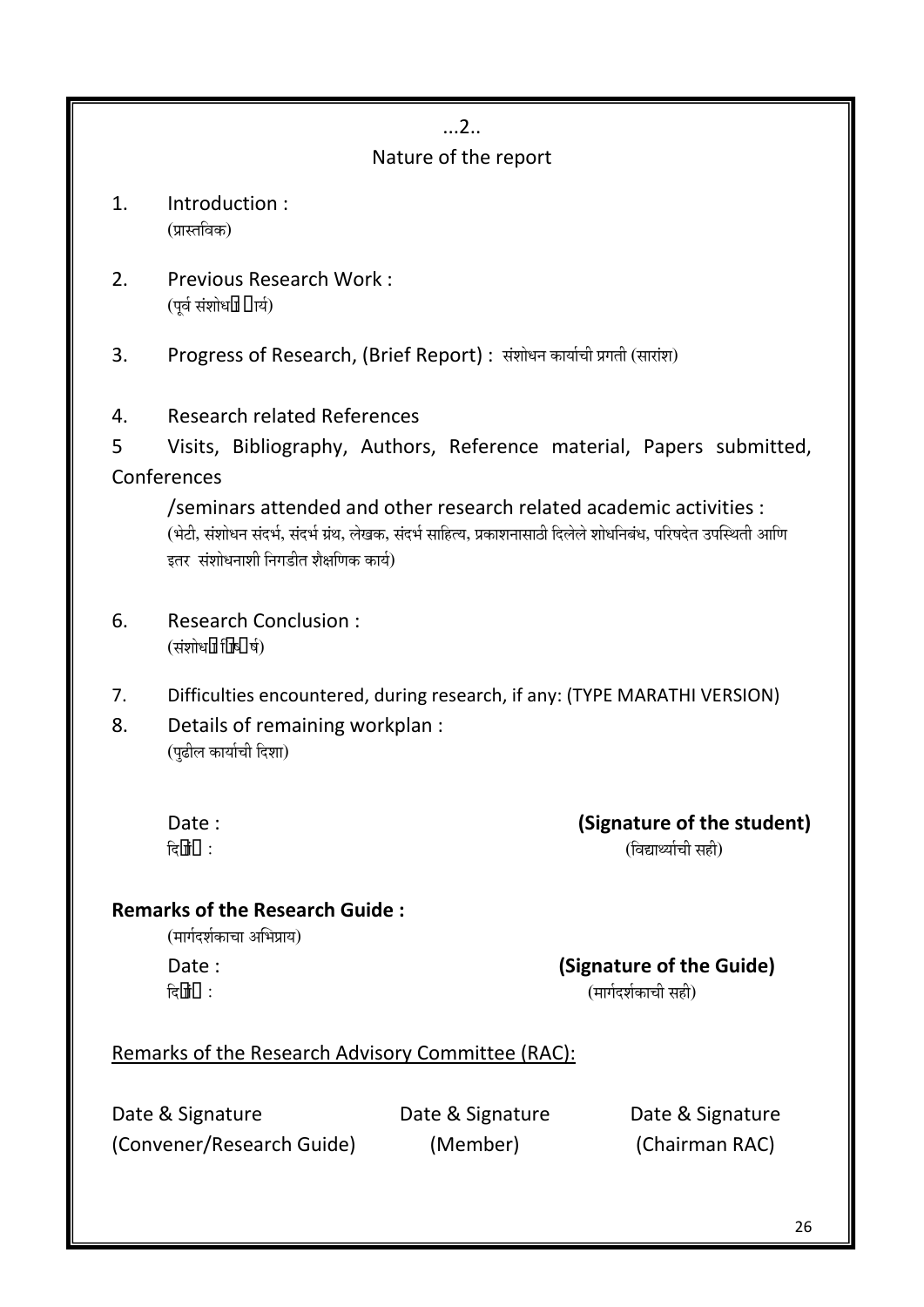| 01 title.pdf           | <b>Title Page</b>     |  |  |
|------------------------|-----------------------|--|--|
| 02 certificate.pdf     | Certificate           |  |  |
| 03 abstract.pdf        | Abstract              |  |  |
| 04 declaration.pdf     | Declaration           |  |  |
| 05 acknowledgement.pdf | Acknowledge           |  |  |
| 06 contents.pdf        | Content / Index Page  |  |  |
| 07 list of tables.pdf  | <b>List of Tables</b> |  |  |
| 08 list of figures.pdf | List of Figures       |  |  |
| 09 abbreviations.pdf   | Abbreviations         |  |  |
| 10 chapter1.pdf        | <b>First Chapter</b>  |  |  |
| 11 chapter2.pdf        | <b>Second Chapter</b> |  |  |
| 12 chapter             | Chapter               |  |  |
| 13 conclusion          | Conclusion            |  |  |
| 14 summary             | Summary               |  |  |
| 15 bibliography        | <b>Bibliography</b>   |  |  |

### Table 01 : Naming Conventions used for each PDF file for Shodhganga CD/DVD **Submission**

### Table 02 : Page Numbering used for PDF file for NMU Central Library CD/DVD **Submission**

| <b>Title Page</b>     | No Numbering                                    |  |  |
|-----------------------|-------------------------------------------------|--|--|
| Certificate           |                                                 |  |  |
| Abstract              |                                                 |  |  |
| Declaration           | Roman Numbering                                 |  |  |
| Acknowledge           | starting from (i) to last                       |  |  |
| Content / Index Page  | up to Abbreviations                             |  |  |
| <b>List of Tables</b> | page                                            |  |  |
| List of Figures       |                                                 |  |  |
| Abbreviations         |                                                 |  |  |
| <b>First Chapter</b>  |                                                 |  |  |
| <b>Second Chapter</b> |                                                 |  |  |
| Chapter               | <b>Arabic Numbering</b><br>From 01 to last page |  |  |
| Conclusion            | No.                                             |  |  |
| Summary               |                                                 |  |  |
| <b>Bibliography</b>   |                                                 |  |  |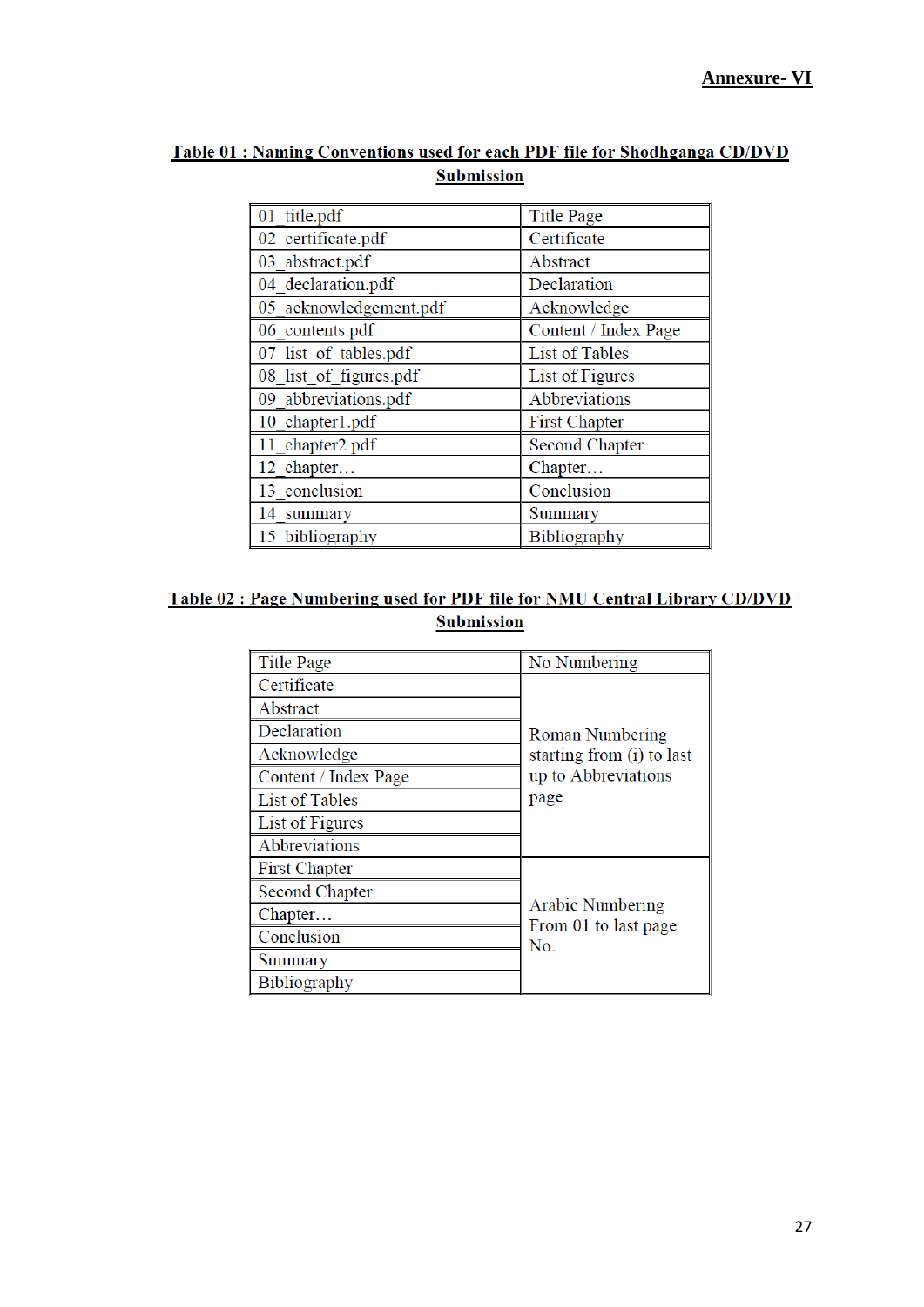# **C E R T I F I C A T E**

This is certify that the thesis entitled **{"Approved Research Title as per Registration Letter"},** which is being submitted herewith for the award of the Degree of Doctor of Philosophy in {Name of the subject} under the faculty of {Name of the Faculty} of Kavayitri Bahinabai Chaudhari North Maharashtra University, Jalgaon is the result of the original research work completed by {Name of the research student as per registration letter}, under my supervision and guidance and to best of my knowledge and belief the work embodied in this thesis has not formed earlier the basis for the award of any Degree or similar title of this or any other University or examining body.

I give an undertaking that the material included in the thesis from other sources is duly acknowledged.

I have verified that, the research student has incorporated all the changes as suggested by the Pre-submission presentation Committee, if any.

Place: Date:

### **{Name of the Research Guide}**

{Designation}

**Forwarded through**

Signature & Date **{Name of the Director/Principal}** {Designation} {Name of the School/Department of the university or affiliating institute/college}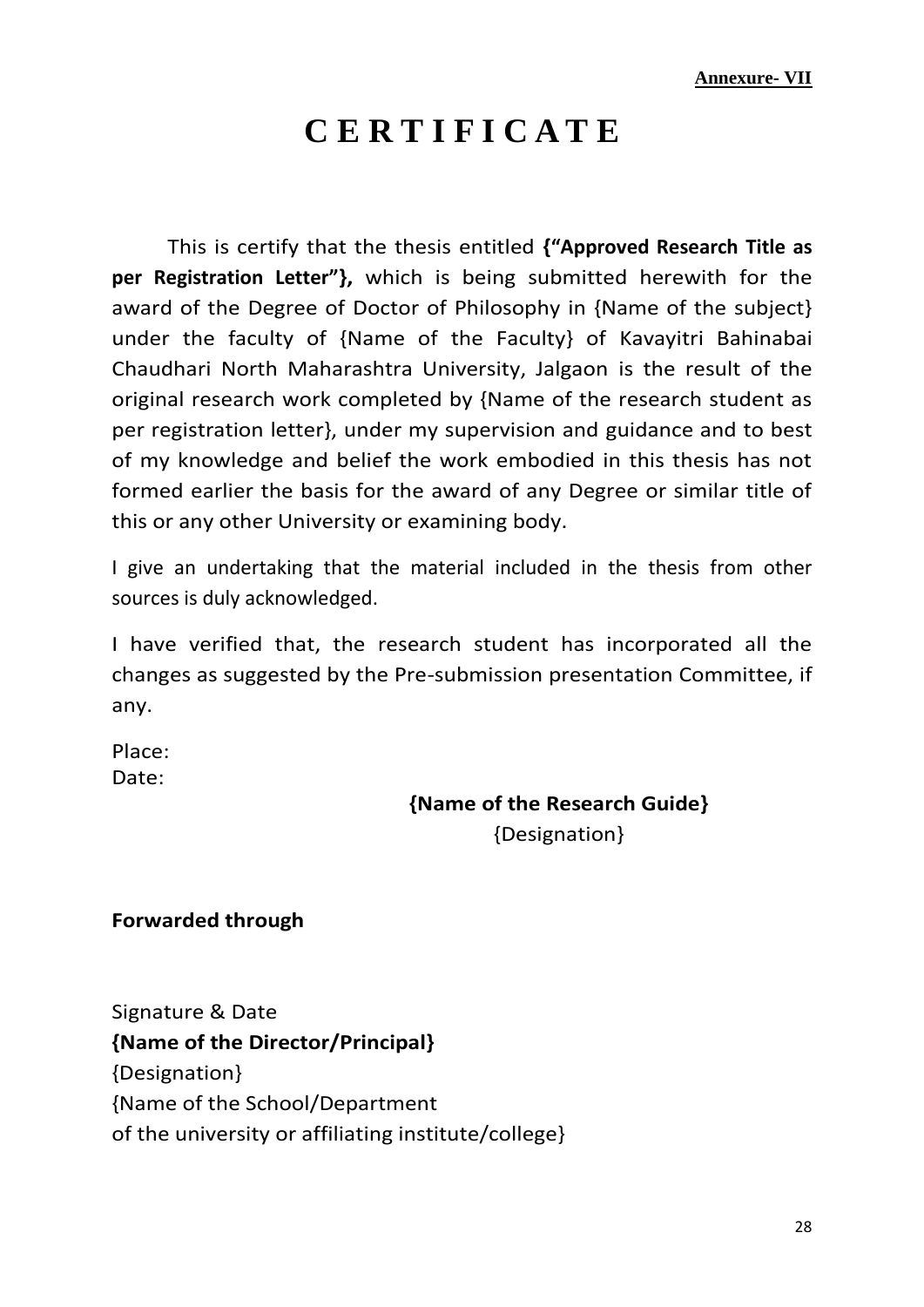# **D E C L A R A T I O N**

I hereby declare that the thesis entitled **{"Approved Research Title as per** 

**Registration Letter"},** has been completed and written by me.

To best of my knowledge and belief the work embodied in this thesis has not formed earlier the basis for the award of any Degree or similar title of this or any other University or examining body.

I give an undertaking that the material included in the thesis from other sources is duly acknowledged.

I have incorporated all the changes as suggested by the Pre-submission presentation Committee, if any.

Place:

Date:

### **{Name of the Student}**

Research Student {Name of the School/Department of the university or affiliating institute/college of the RESEARCH GUIDE}